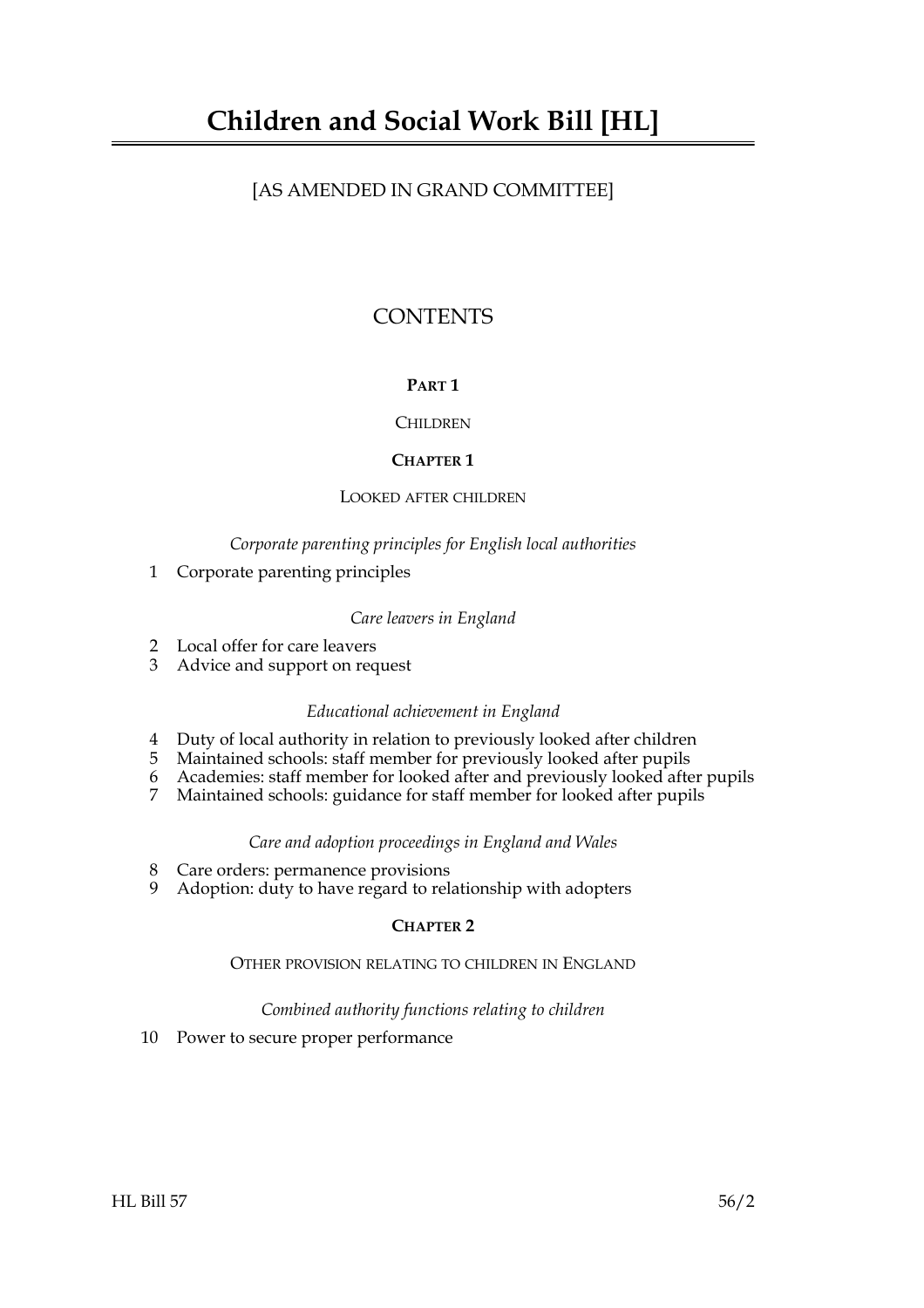# *Serious child safeguarding cases*

- 11 Child Safeguarding Practice Review Panel
- 12 Functions of the Panel
- 13 Events to be notified to the Panel
- 14 Information

#### *Local arrangements for safeguarding and promoting welfare of children*

- 15 Local arrangements for safeguarding and promoting welfare of children<br>16 Local child safeguarding practice reviews
- 16 Local child safeguarding practice reviews<br>17 Further provision about arrangements
- Further provision about arrangements
- 18 Information
- 19 Funding
- 20 Combining safeguarding partner areas and delegating functions<br>21 Guidance by Secretary of State
- Guidance by Secretary of State
- 22 Interpretation

#### *Child death reviews*

- 23 Child death reviews
- 24 Information
- 25 Funding
- 26 Combining child death review partner areas and delegating functions<br>27 Guidance and interpretation
- Guidance and interpretation

#### *Consequential amendments*

28 Abolition of Local Safeguarding Children Boards

#### *Children's social care: different ways of working*

- 29 Power to test different ways of working
- 30 Duration
- 31 Consultation
- 32 Interaction with law about Secretary of State intervening
- 33 Interpretation of sections 29 to 32

#### **PART 2**

#### SOCIAL WORKERS ETC IN ENGLAND

#### **CHAPTER 1**

#### SOCIAL WORKER REGULATIONS

#### *Power to regulate social workers*

34 Social worker regulations

#### *Core content of social worker regulations*

- 35 The regulator
- 36 Registration
- 37 Restrictions on practice and protected titles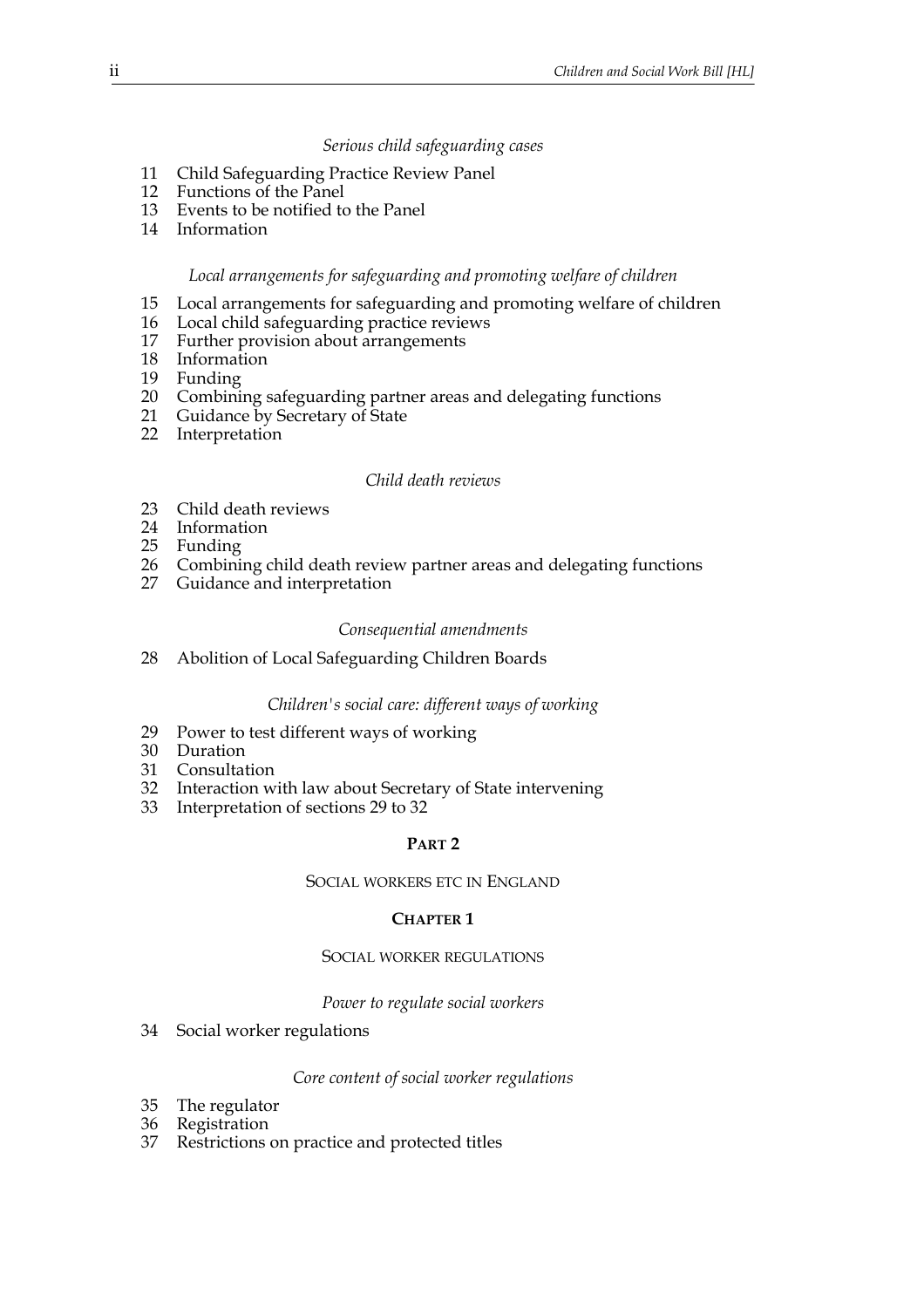- 38 Professional standards
- 39 Education and training
- 40 Discipline and fitness to practise
- 41 Advisers

#### *Default powers, information, co-operation etc*

- 42 Default powers
- 43 Publication and sharing of information
- 44 Duty to co-operate
- 45 Transfer schemes

## *Fees and funding*

- 46 Fees
- 47 Grants

# *Supplementary content*

- 48 Offences
- 49 Conferral of functions and sub-delegation etc

#### *Consultation*

50 Consultation about social worker regulations

## *Interpretation etc*

- 51 Repeal of existing powers to regulate social workers
- 52 Interpretation of Chapter

#### **CHAPTER 2**

APPROVAL OF COURSES IN RELATION TO MENTAL HEALTH SOCIAL WORK

- 53 Approval of courses for approved mental health professionals
- 54 Approval of courses for best interests assessors

# **PART 3**

#### **GENERAL**

- 55 Power to make transitional provision
- 56 Power to make consequential provision<br>57 Regulations: general
- 57 Regulations: general<br>58 Affirmative and nega
- 58 Affirmative and negative resolution procedures
- Extent
- 60 Commencement
- 61 Short title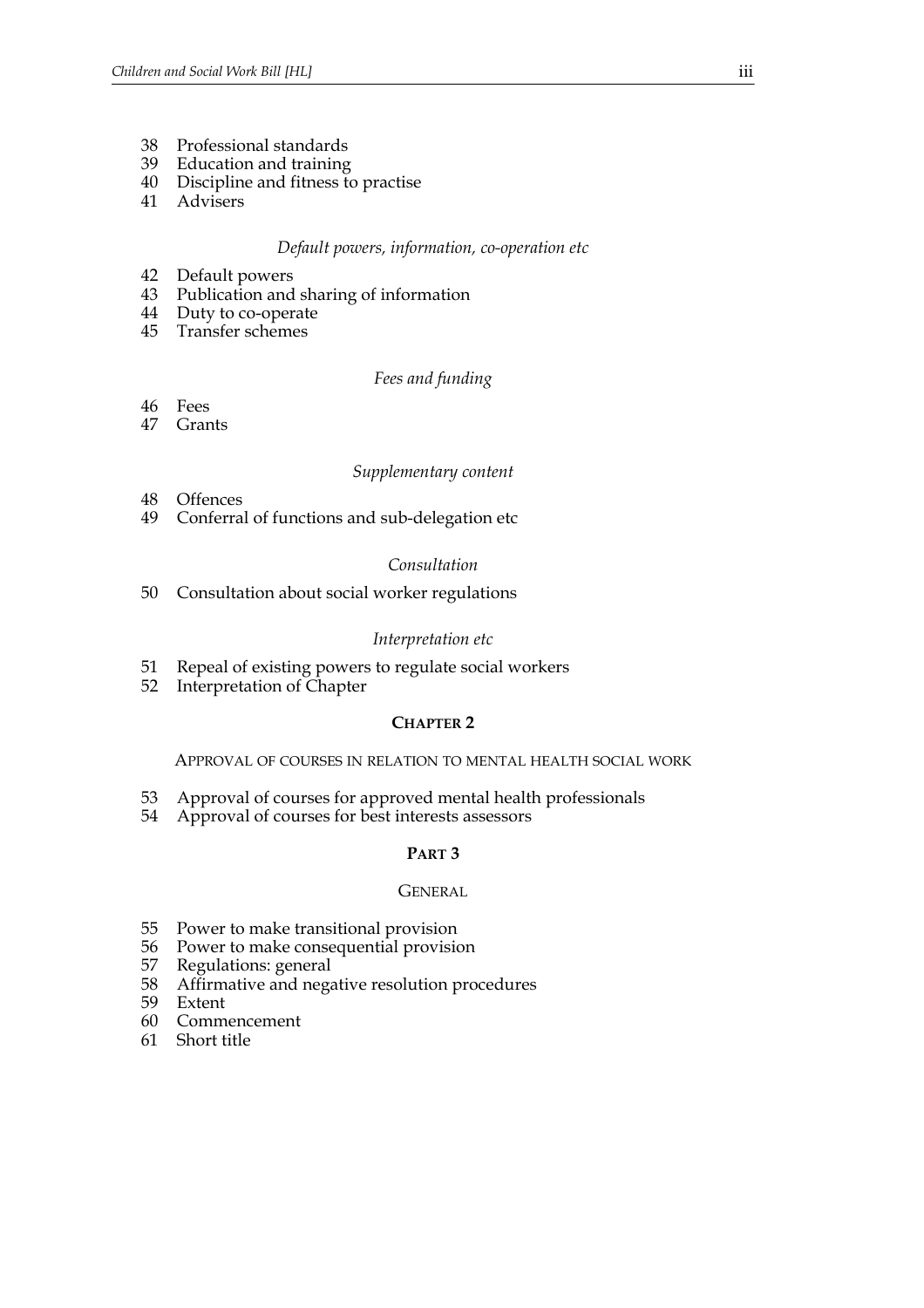# A **BILL**

# [AS AMENDED IN GRAND COMMITTEE]

#### TO

Make provision about looked after children; to make other provision in relation to the welfare of children; and to make provision about the regulation of social workers.

E IT ENACTED by the Queen's most Excellent Majesty, by and with the advice and consent of the Lords Spiritual and Temporal, and Commons, in this present **B** E IT ENACTED by the Queen's most Excellent Majesty, by and with consent of the Lords Spiritual and Temporal, and Commons, Parliament assembled, and by the authority of the same, as follows:  $-$ 

#### **PART 1**

#### CHILDREN

#### **CHAPTER 1**

#### LOOKED AFTER CHILDREN

*Corporate parenting principles for English local authorities*

*15*

#### **1 Corporate parenting principles**

- (1) A local authority in England must, in carrying out functions in relation to the children and young people mentioned in subsection (2), have regard to the need—
	- (a) to act in the best interests, and promote the health and well-being, of those children and young people; *10*
	- (b) to encourage those children and young people to express their views, wishes and feelings;
	- (c) to take into account the views, wishes and feelings of those children and young people;
	- (d) to help those children and young people gain access to, and make the best use of, services provided by the local authority and its relevant partners;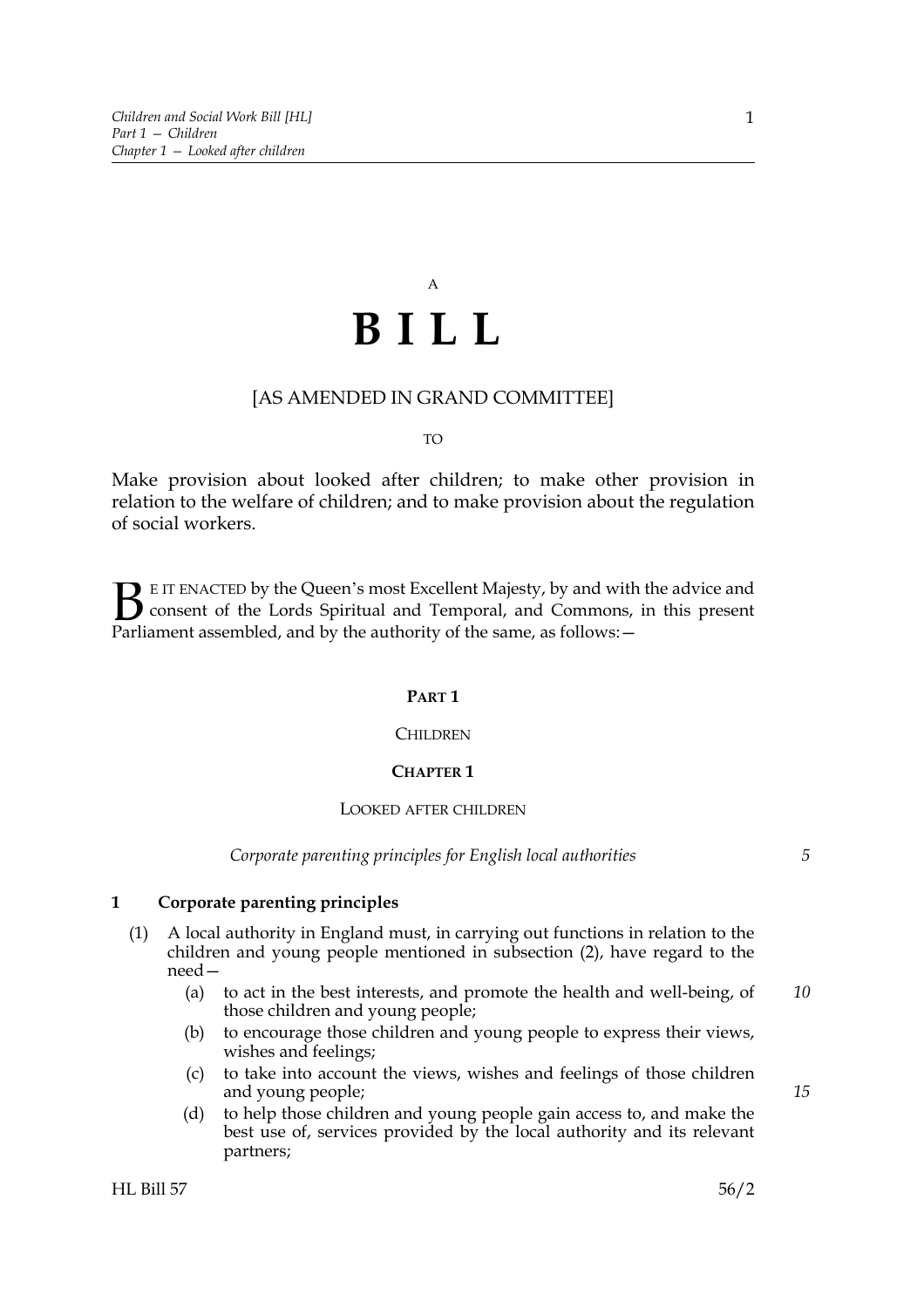|   |     | (e)                                                                | to promote high aspirations, and seek to secure the best outcomes, for                                                                                            |    |
|---|-----|--------------------------------------------------------------------|-------------------------------------------------------------------------------------------------------------------------------------------------------------------|----|
|   |     | (f)                                                                | those children and young people;<br>for those children and young people to be safe, and for stability in their                                                    |    |
|   |     |                                                                    | home lives, relationships and education or work;                                                                                                                  |    |
|   |     | (g)                                                                | to prepare those children and young people for adulthood and<br>independent living.                                                                               | 5  |
|   | (2) | The children and young people mentioned in this subsection are $-$ |                                                                                                                                                                   |    |
|   |     | (a)                                                                | children who are looked after by a local authority, within the meaning<br>given by section 22(1) of the Children Act 1989;                                        |    |
|   |     | (b)                                                                | relevant children within the meaning given by section 23A(2) of that<br>Act (certain 16 and 17 year olds who are no longer in care);                              | 10 |
|   |     | (c)                                                                | persons aged under 25 who are former relevant children within the<br>meaning given by section $23C(1)$ of that Act.                                               |    |
|   | (3) |                                                                    | In this section                                                                                                                                                   |    |
|   |     |                                                                    | "local authority in England" means -                                                                                                                              | 15 |
|   |     |                                                                    | a county council in England;<br>(a)<br>a district council;<br>(b)                                                                                                 |    |
|   |     |                                                                    | a London borough council;<br>(c)                                                                                                                                  |    |
|   |     |                                                                    | (d)<br>the Common Council of the City of London (in their capacity as                                                                                             |    |
|   |     |                                                                    | a local authority);                                                                                                                                               | 20 |
|   |     |                                                                    | the Council of the Isles of Scilly;<br>(e)<br>a combined authority established under section 103 of the Local<br>(f)                                              |    |
|   |     |                                                                    | Democracy, Economic Development and Construction Act<br>2009;                                                                                                     |    |
|   |     |                                                                    | "relevant partners", in relation to a local authority, has the meaning given<br>by section 10(4) of the Children Act 2004.                                        | 25 |
|   | (4) |                                                                    | A local authority in England must have regard to any guidance given by the<br>Secretary of State as to the performance of the duty under subsection (1).          |    |
|   |     |                                                                    | Care leavers in England                                                                                                                                           |    |
| 2 |     |                                                                    | Local offer for care leavers                                                                                                                                      | 30 |
|   | (1) |                                                                    | A local authority in England must publish information about-                                                                                                      |    |
|   |     | (a)                                                                | services which the local authority offers for care leavers as a result of its<br>functions under the Children Act 1989;                                           |    |
|   |     | (b)                                                                | other services which the local authority offers that may assist care<br>leavers in, or in preparing for, adulthood and independent living.                        | 35 |
|   | (2) | $to-$                                                              | For the purposes of subsection (1), services which may assist care leavers in, or<br>in preparing for, adulthood and independent living include services relating |    |
|   |     | (a)                                                                | health and well-being;                                                                                                                                            |    |
|   |     | (b)                                                                | education and training;                                                                                                                                           | 40 |
|   |     | (c)                                                                | employment;                                                                                                                                                       |    |
|   |     | (d)                                                                | accommodation;<br>participation in society.                                                                                                                       |    |
|   |     | (e)                                                                |                                                                                                                                                                   |    |
|   |     |                                                                    |                                                                                                                                                                   |    |

(3) Where it considers appropriate, a local authority in England must publish information about services for care leavers offered by others which the local *45*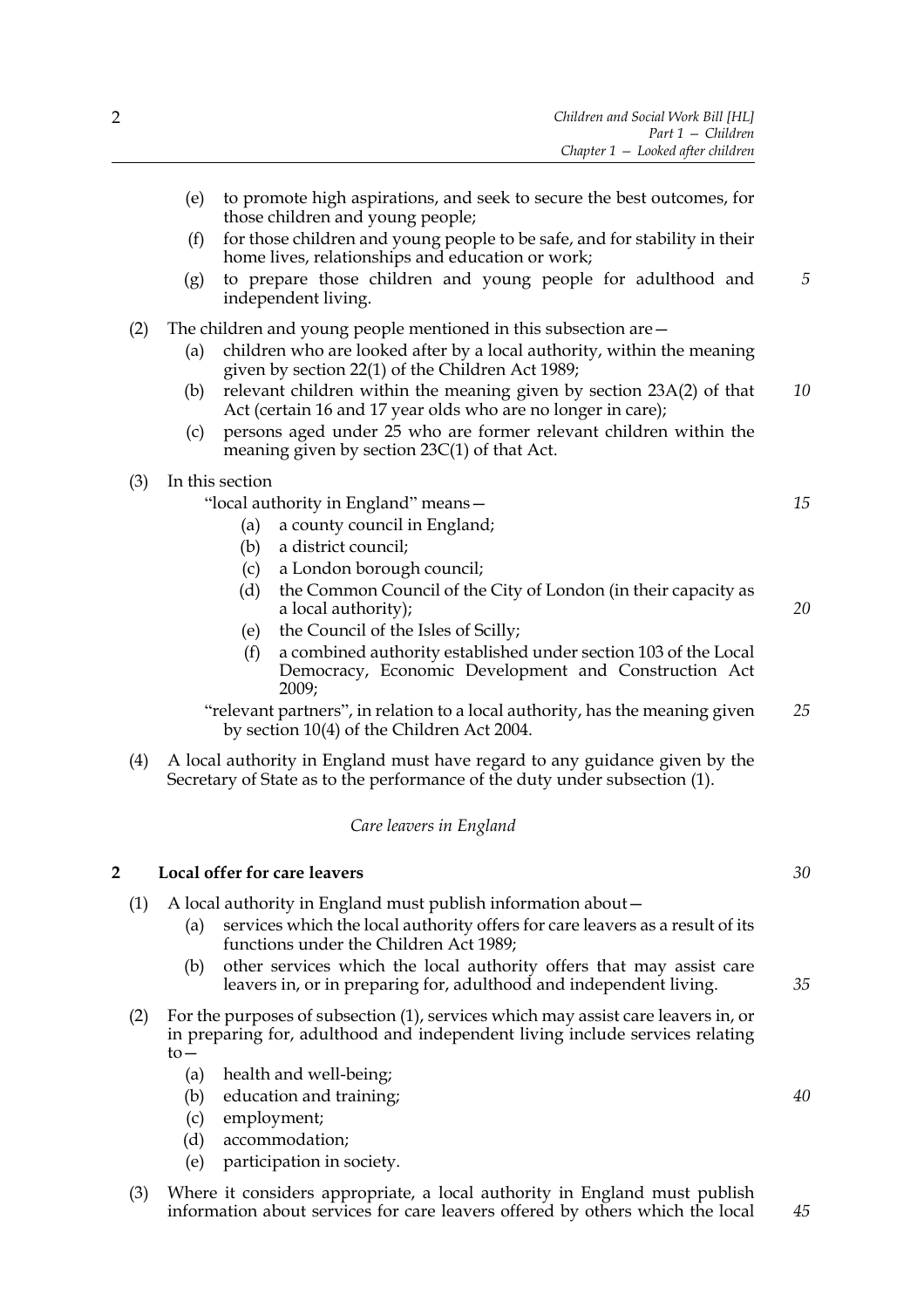authority has power to offer as a result of its functions under the Children Act 1989.

- (4) Information required to be published by a local authority under this section is to be known as its "local offer for care leavers".
- (5) A local authority must update its local offer for care leavers from time to time, as appropriate. *5*
- (6) Before publishing its local offer for care leavers (or any updated version) a local authority must consult relevant persons about which of the services offered by the local authority may assist care leavers in, or in preparing for, adulthood and independent living.
- (7) In this section

"care leavers" means—

- (a) eligible children within the meaning given by paragraph 19B of Schedule 2 to the Children Act 1989;
- (b) relevant children within the meaning given by section 23A(2) of that Act; *15*
- (c) persons aged under 25 who are former relevant children within the meaning given by section 23C(1) of that Act;
- (d) persons qualifying for advice and assistance within the meaning given by section 24 of that Act;

"local authority in England" means—

- (a) a county council in England;
- (b) a district council;
- (c) a London borough council;
- (d) the Common Council of the City of London (in their capacity as a local authority); *25*
- (e) the Council of the Isles of Scilly;
- (f) a combined authority established under section 103 of the Local Democracy, Economic Development and Construction Act 2009;

"relevant persons", in relation to a local authority, means such care leavers and other persons as appear to the local authority to be representative of care leavers in its area.

- (8) In paragraph 1(2)(a) of Schedule 2 to the Children Act 1989 (information to be published by a local authority), in paragraph (i), for ", 23B to 23D, 24A and 24B" substitute "and 23D".
- (9) In section 30 of the Children and Families Act 2014 (local offer for children and young people who have special educational needs or a disability), for "local offer", in each place it occurs (including the title), substitute "SEN and disability local offer".

# **3 Advice and support on request**

- (1) The Children Act 1989 is amended as follows.
- (2) After section 23CZA insert—

# **"23CZB England: further advice and support on request**

(1) This section applies to a former relevant child if  $-$ 

*30*

*40*

*10*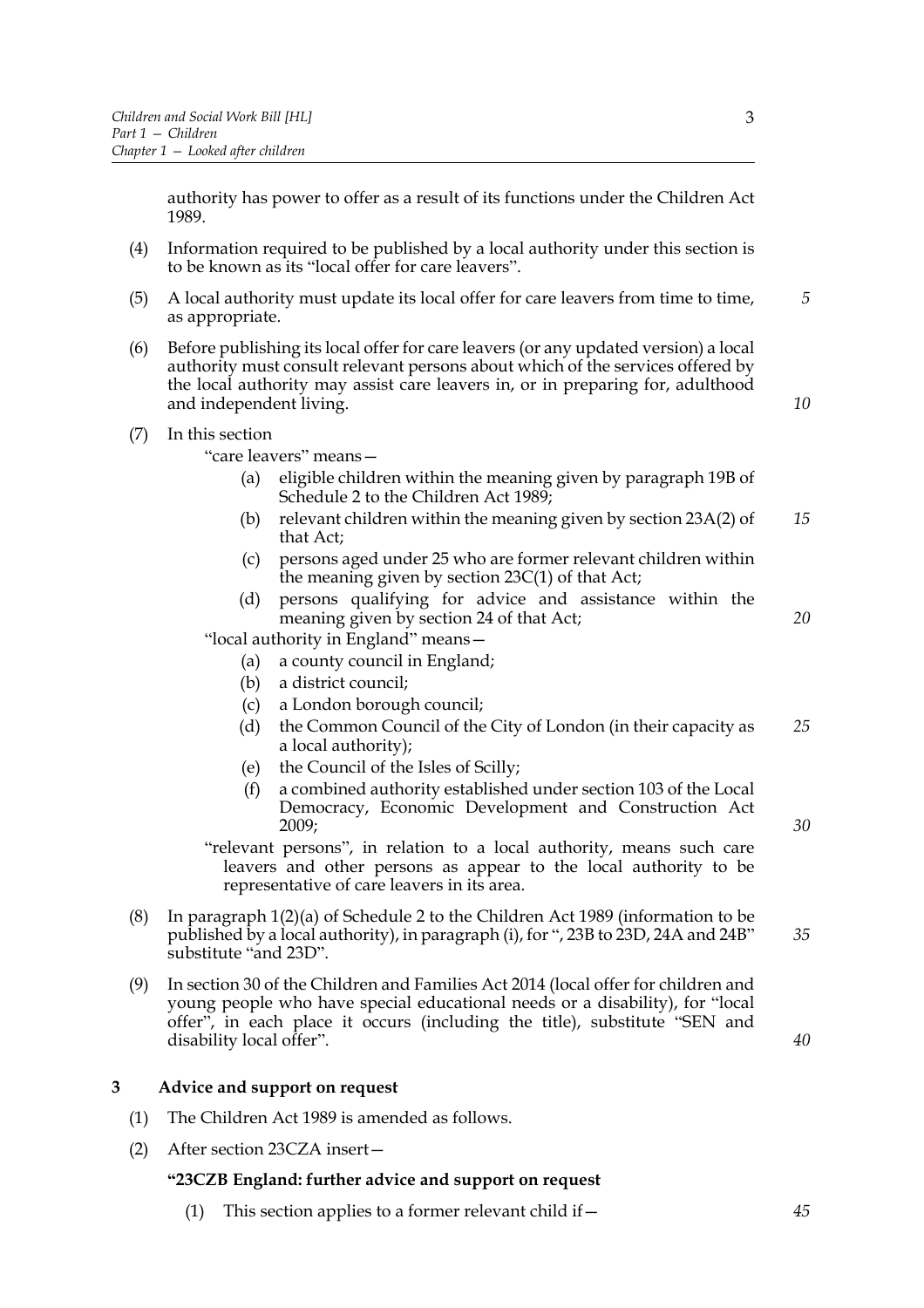(2) If the former relevant child requests advice and support under this section, the local authority has the following duties. *5*

continue to subsist by virtue of subsection (7) of that section).

- (3) The local authority must provide the former relevant child with a personal adviser until the former relevant child—
	- (a) reaches the age of 25, or
	- (b) if earlier, informs the local authority that he or she no longer wants a personal adviser. *10*
- (4) The local authority must—
	- (a) carry out an assessment in relation to the former relevant child under subsection (5), and
	- (b) prepare a pathway plan for the former relevant child.
- (5) An assessment under this subsection is an assessment of the needs of the former relevant child with a view to determining—
	- (a) whether any services offered by the local authority (under this Act or otherwise) may assist in meeting his or her needs, and
	- (b) if so, what advice and support it would be appropriate for the local authority to provide for the purpose of helping the former relevant child to obtain those services.
- (6) The local authority must provide the former relevant child with advice and support that it would be appropriate to provide as mentioned in subsection (5)(b).
- (7) A local authority in England must take steps to inform a former relevant child—
	- (a) of any right that the former relevant child has to make a request to the local authority under subsection (2), and
	- (b) of the effect of making a request.
- (8) In this section "former relevant child" has the meaning given by section  $23C(1)$ ."
- (3) In section 23CA (further assistance to pursue education or training) for subsection (2) substitute—
	- "(2) It is the duty of the responsible local authority to provide a personal adviser for a person to whom this section applies." *35*
- (4) In section 23D (personal advisers) after subsection (2) insert—
	- "(3) Where a local authority in England ceases to be under a duty to provide a personal adviser for a person under any provision of this Part, that does not affect any other duty under this Part to provide a personal adviser for the person. *40*
	- (4) Where a local authority in England has more than one duty under this Part to provide a personal adviser for a person, each duty is discharged by the provision of the same personal adviser (the local authority are not required to provide more than one personal adviser for the person)."

*25*

*15*

*20*

*30*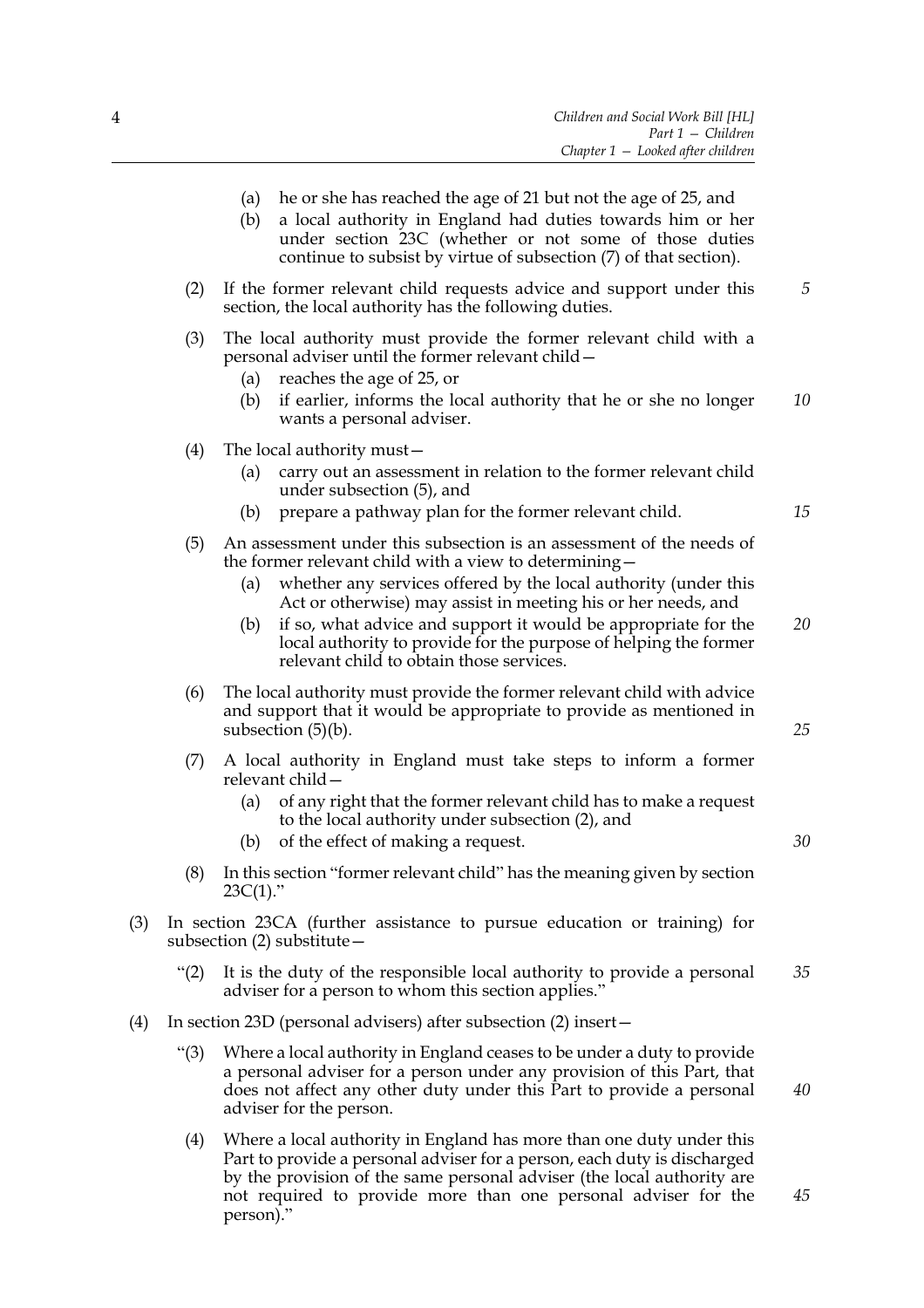- (5) Section 23E (pathway plans) is amended as follows.
- (6) In subsection (1) (contents of pathway plan), after paragraph (a) (but before the "and" at the end) insert—
	- "(aa) in the case of a plan prepared under section 23CZB, the advice and support that the local authority intend to provide;"
- (7) After subsection (1) insert—
	- "(1ZA) A local authority may carry out an assessment under section 23CZB(5) of a person's needs at the same time as any assessment of the person's needs is made under section 23CA(3)."
- (8) In subsection (1A) (statutory assessments that may be carried out at the same time as assessment relating to a pathway plan) after "23B(3)" insert ", 23CZB(5)". *10*
- (9) In subsection (1B) (regulations about assessments) after "23B(3)" insert ", 23CZB(5)".
- (10) In subsection (1D) (pathway plans to be kept under review) after "23B" insert ", 23CZB". *15*

*Educational achievement in England*

#### **4 Duty of local authority in relation to previously looked after children**

Before section 23ZA of the Children Act 1989 (and the italic heading before it) insert—

#### *"Educational achievement of previously looked after children*

#### **23ZZA Information and advice for promoting educational achievement**

- (1) A local authority in England must make advice and information available in accordance with this section for the purpose of promoting the educational achievement of each relevant child educated in their area. *25*
- (2) The advice and information must be made available to  $-$ 
	- (a) the child's parents,
	- (b) the member of staff at the child's school designated under section 20A of the Children and Young Persons Act 2008 or by virtue of section 2E of the Academies Act 2010, and *30*
	- (c) any other person that the local authority consider appropriate.
- (3) A local authority in England may do anything else that they consider appropriate with a view to promoting the educational achievement of relevant children educated in their area.
- (4) A local authority in England must appoint at least one person for the purpose of discharging the duty imposed by subsection (1).
- (5) The person appointed for that purpose must be an officer employed by the authority or another local authority in England.

*5*

*20*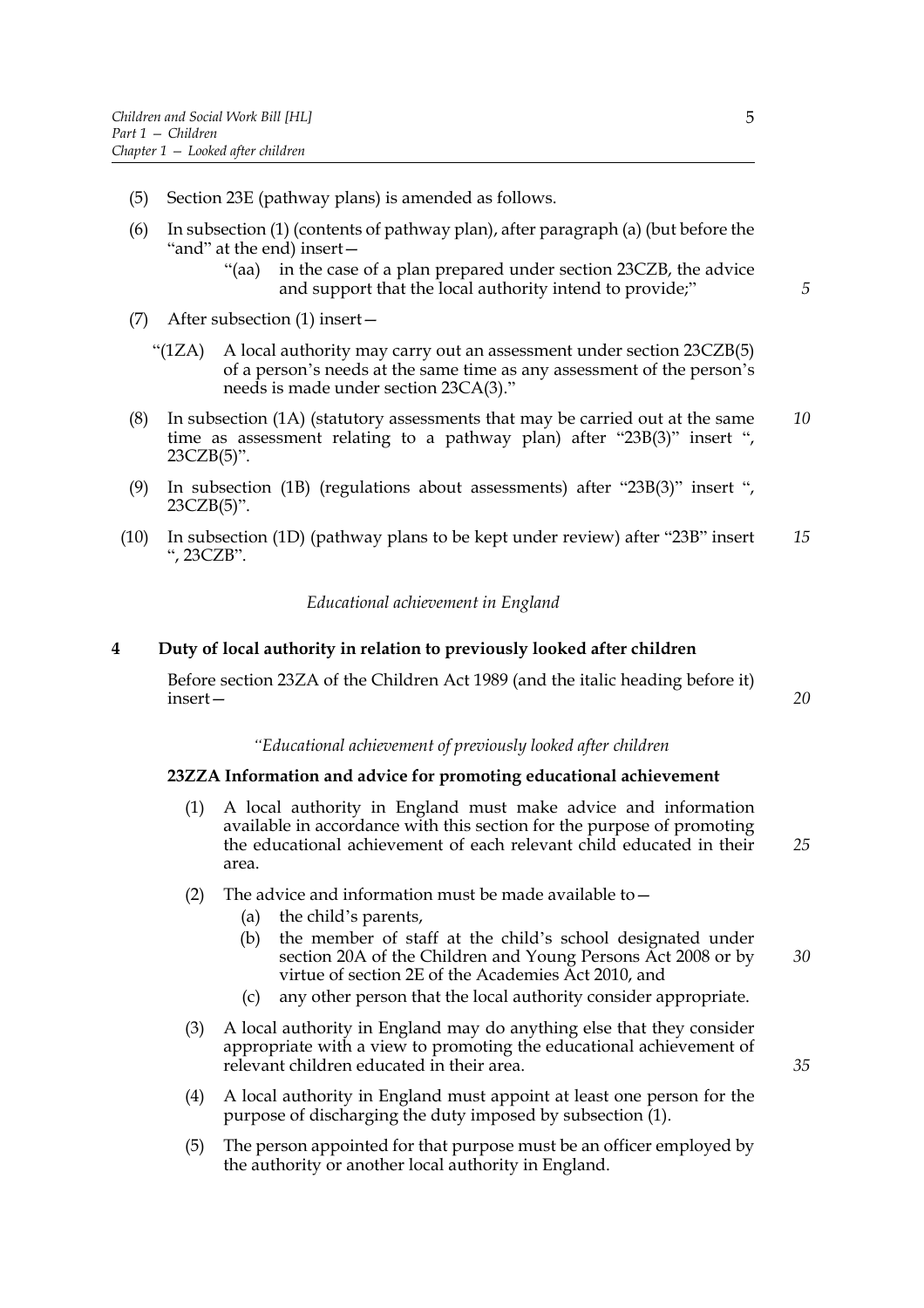|   | (6) | In this section "relevant child" means a child who has previously been                                                                                                                                                                                                |    |
|---|-----|-----------------------------------------------------------------------------------------------------------------------------------------------------------------------------------------------------------------------------------------------------------------------|----|
|   |     | looked after by the local authority or another local authority but has<br>ceased to be so looked after as a result of -                                                                                                                                               |    |
|   |     | a child arrangements order which includes arrangements<br>(a)<br>relating to $-$                                                                                                                                                                                      | 5  |
|   |     | with whom the child is to live, or<br>(i)                                                                                                                                                                                                                             |    |
|   |     | when the child is to live with any person,<br>(ii)<br>a special guardianship order, or                                                                                                                                                                                |    |
|   |     | (b)<br>an adoption order within the meaning given by section 46(1) of<br>(c)<br>the Adoption and Children Act 2002.                                                                                                                                                   | 10 |
|   | (7) | For the purposes of this section a child is educated in a local authority's<br>area if $-$                                                                                                                                                                            |    |
|   |     | (a)<br>the child is receiving early years provision secured by the local<br>authority under section 7(1) of the Childcare Act 2006, or                                                                                                                                |    |
|   |     | the child is of compulsory school age and -<br>(b)                                                                                                                                                                                                                    | 15 |
|   |     | the child attends a school in the local authority's area, or<br>(i)<br>if the child does not attend school, the child receives all<br>(i)                                                                                                                             |    |
|   |     | or most of his or her education in the local authority's<br>area."                                                                                                                                                                                                    |    |
| 5 |     | Maintained schools: staff member for previously looked after pupils                                                                                                                                                                                                   | 20 |
|   |     | After section 20 of the Children and Young Persons Act 2008 insert-                                                                                                                                                                                                   |    |
|   |     | "20A Designated staff member for previously looked after pupils                                                                                                                                                                                                       |    |
|   |     |                                                                                                                                                                                                                                                                       |    |
|   | (1) | The governing body of a maintained school in England must-<br>designate a member of the staff at the school (the "designated<br>(a)<br>person") as having responsibility for promoting the educational<br>achievement of registered pupils within subsection (2), and | 25 |
|   |     | ensure that the designated person undertakes appropriate<br>(b)<br>training and has regard to any guidance issued by the Secretary<br>of State.                                                                                                                       |    |
|   | (2) | A registered pupil is within this subsection if the pupil was looked after<br>by a local authority but has ceased to be looked after by them as a result<br>$of-$                                                                                                     | 30 |
|   |     | a child arrangements order (within the meaning given by<br>(a)<br>section 8(1) of the 1989 Act) which includes arrangements<br>relating to $-$                                                                                                                        | 35 |
|   |     | with whom the child is to live, or<br>(i)<br>when the child is to live with any person,<br>(ii)                                                                                                                                                                       |    |
|   |     | a special guardianship order (within the meaning given by<br>(b)                                                                                                                                                                                                      |    |
|   |     | section $14A(1)$ of the 1989 Act), or<br>an adoption order (within the meaning given by section 46(1) of<br>(c)                                                                                                                                                       | 40 |
|   |     | the Adoption and Children Act 2002).                                                                                                                                                                                                                                  |    |
|   | (3) | The Secretary of State may by regulations require the governing body<br>of a maintained school in England to ensure that the designated person<br>has qualifications or experience (or both) prescribed by the regulations.                                           |    |
|   |     |                                                                                                                                                                                                                                                                       |    |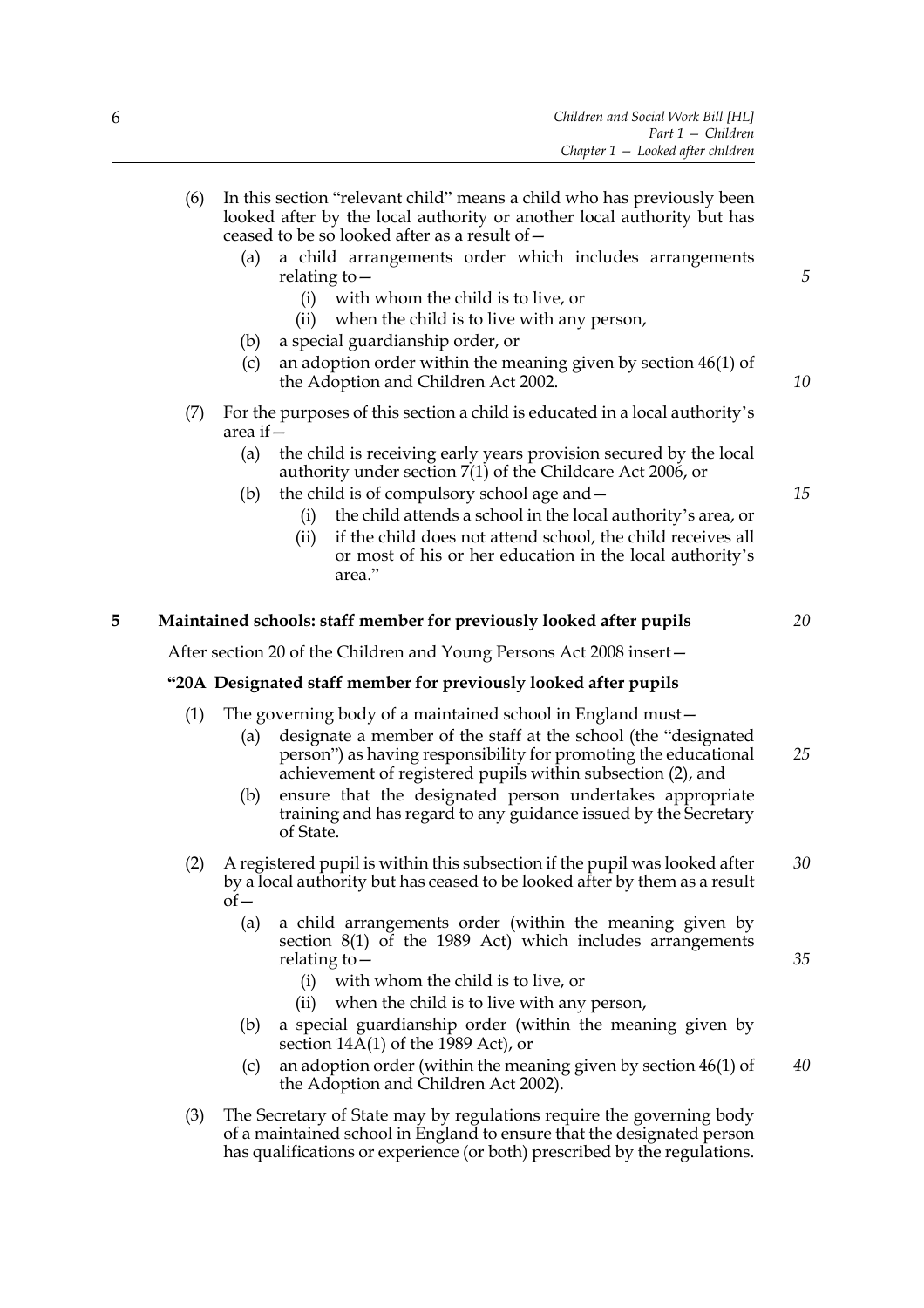- (4) In exercising its functions under this section the governing body of a maintained school in England must have regard to any guidance issued by the Secretary of State.
- (5) For the purposes of this section a person is "looked after" by a local authority if the person is looked after by a local authority for the purposes of the 1989 Act.
- (6) In this section—
	- "maintained school" has the meaning given by section 39(1) of the Education Act 2002;
	- "registered pupil" has the meaning given by section 434(5) of the Education Act 1996." *10*

# **6 Academies: staff member for looked after and previously looked after pupils**

(1) After section 2D of the Academies Act 2010 insert—

## **"2E Provision about staff member for looked after and previously looked after pupils**

- (1) An Academy agreement must include provision requiring the proprietor of the Academy—
	- (a) to designate a member of staff at the Academy (the "designated person") as having responsibility for promoting the educational achievement of relevant pupils at the Academy,
	- (b) to ensure that the designated person undertakes appropriate training and has regard to any guidance issued by the Secretary of State, and
	- (c) in complying with provision included in the agreement by virtue of paragraph (a) or (b), to have regard to any guidance issued by the Secretary of State. *25*
- (2) An Academy agreement made before the day on which section 6 of the Children and Social Work Act 2016 (which inserts this section) comes fully into force is to be treated as if it included the provision required by subsection (1).
- (3) The Secretary of State may by regulations
	- require an Academy agreement to include provision requiring the proprietor of the Academy—
		- (i) to ensure that a designated person has qualifications or experience (or both) prescribed by the regulations, and
		- (ii) in complying with provision included in the agreement by virtue of sub-paragraph (i), to have regard to any guidance issued by the Secretary of State;
	- (b) provide that an Academy agreement made before the day on which the regulations come into force is to be treated as if it included any provision required under paragraph (a). *40*
- (4) In this section—
	- "pupil"—
		- (a) in relation to an Academy school or an alternative provision Academy, means a registered pupil at the Academy; *45*

*20*

*15*

*5*

*30*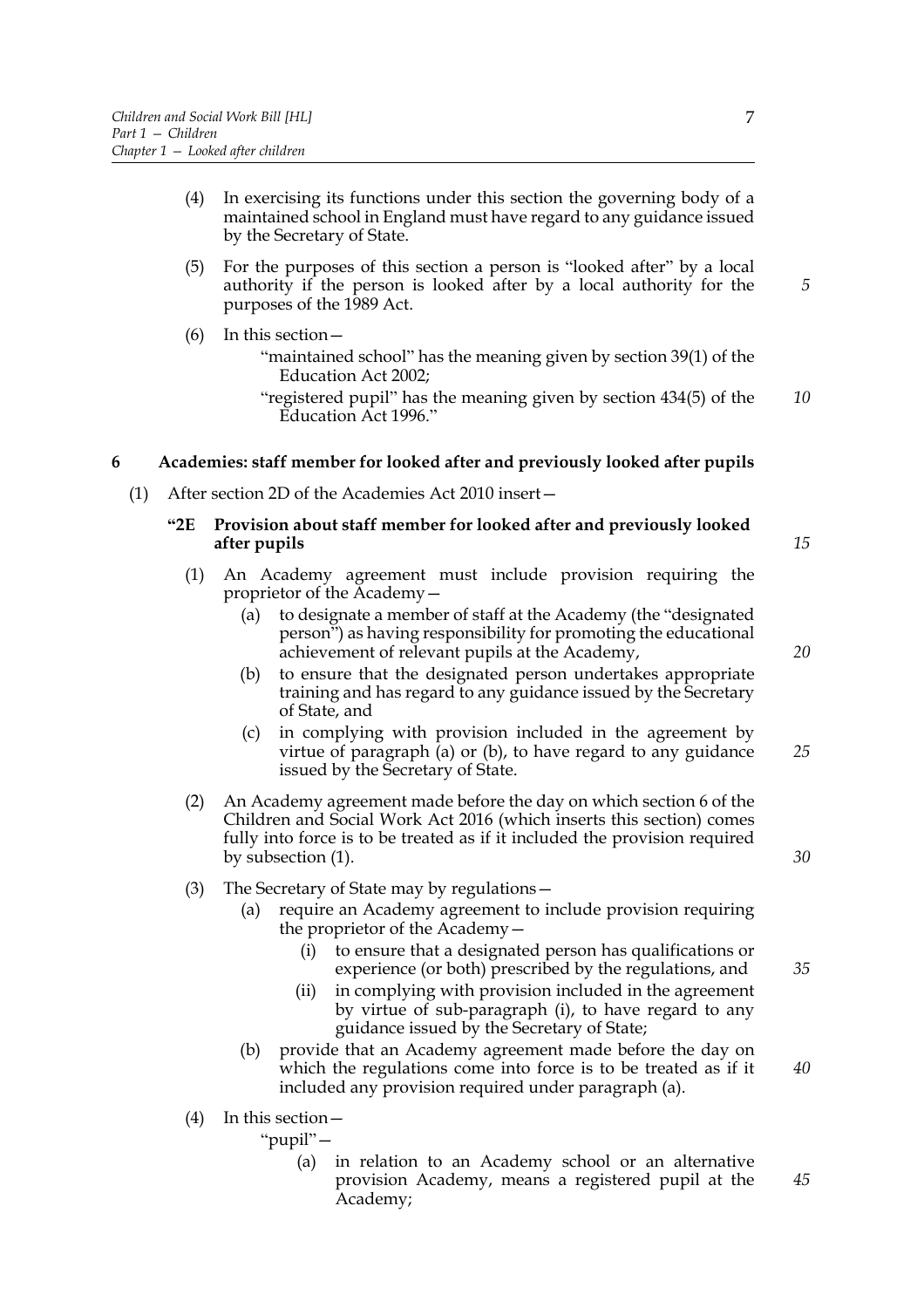- (b) in relation to a 16 to 19 Academy, means a person receiving education at the Academy; "relevant pupil", in relation to Academy, means a pupil at the Academy who— (a) is looked after by a local authority, or (b) was looked after by a local authority but has ceased to be so looked after as a result of a relevant order; "relevant order" means— (a) a child arrangements order (within the meaning given by section 8(1) of the Children Act 1989) which includes arrangements relating to— (i) with whom a child is to live, or (ii) when a child is to live with any person, (b) a special guardianship order (within the meaning given by section 14A(1) of the Children Act 1989), or
	- (c) an adoption order (within the meaning given by section 46(1) of the Adoption and Children Act 2002).
- (5) For the purposes of this section a person is "looked after" by a local authority if the person is looked after by a local authority for the purposes of the Children Act 1989.
- (6) For the purposes of section 569 of EA 1996 (as applied by section 17(4)), regulations under subsection (3)(b) are to be treated as if the statutory instrument containing them fell within subsection (2A) of that section (regulations subject to affirmative procedure)."
- (2) After section 2 of that Act insert—

*"Provision to be included in Academy agreements".*

# **7 Maintained schools: guidance for staff member for looked after pupils**

In section 20 of the Children and Young Persons Act 2008 (designated staff member for looked after pupils) after subsection (2) insert—

"(2A) If the school is in England, the governing body must ensure that the designated person has regard to any guidance issued by the Secretary of State." *30*

*Care and adoption proceedings in England and Wales*

### **8 Care orders: permanence provisions**

In section 31 of the Children Act 1989 (care and supervision orders), for subsection (3B) substitute— *35*

- "(3B) For the purposes of subsection (3A), the permanence provisions of a section 31A plan are—
	- (a) such of the plan's provisions setting out the long-term plan for the upbringing of the child concerned as provide for any of the following— *40*
		- (i) the child to live with any parent of the child's or with any other member of, or any friend of, the child's family;

*20*

*5*

*10*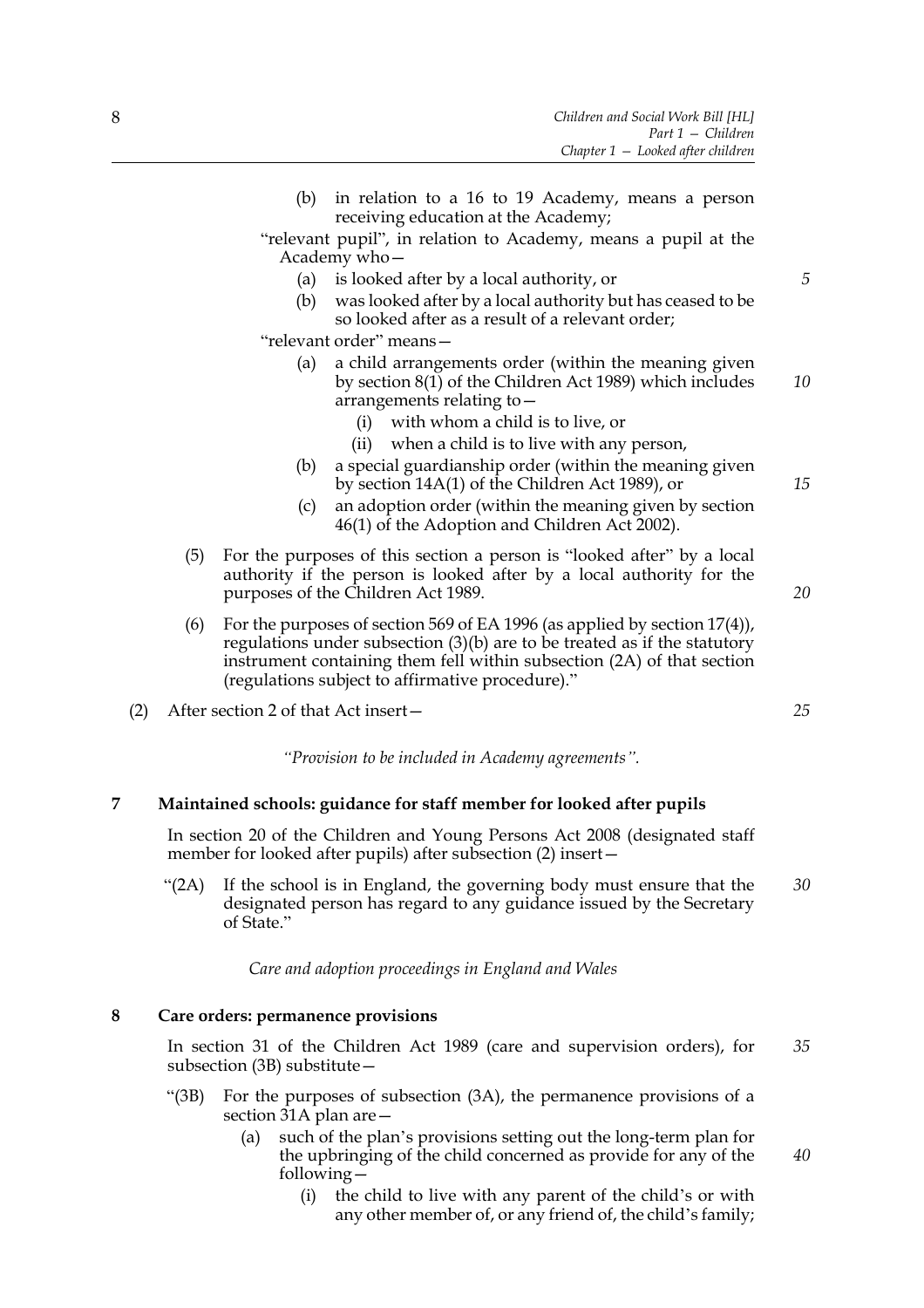- (ii) adoption; (iii) long-term care not within sub-paragraph (i) or (ii); (b) such of the plan's provisions as set out any of the following— (i) the impact on the child concerned of any harm that he or she suffered or was likely to suffer; (ii) the current and future needs of the child (including needs arising out of that impact); (iii) the way in which the long-term plan for the upbringing of the child would meet those current and future needs." **9 Adoption: duty to have regard to relationship with adopters** (1) Section 1 of the Adoption and Children Act 2002 (matters to which court is to have regard in coming to a decision relating to the adoption of a child) is amended as follows. (2) After subsection (7) insert— "(7A) For the purposes of this section as it applies in relation to a decision by a court, or by an adoption agency in England— (a) references to relationships are not confined to legal relationships, (b) references to a relative, in relation to a child, include— (i) the child's mother and father, and (ii) any person who is a prospective adopter with whom the child is placed. (7B) In this section "adoption agency in England" means an adoption agency that is— (a) a local authority in England, or (b) a registered adoption society whose principal office is in England." (3) In subsection (8) (meaning of "relative" etc), in the words before paragraph (a), after "section" insert "as it applies in relation to a decision by an adoption *5 10 15 20 25*
	- *30*

# **CHAPTER 2**

# OTHER PROVISION RELATING TO CHILDREN IN ENGLAND

# *Combined authority functions relating to children*

# **10 Power to secure proper performance**

agency in Wales".

- (1) In section 50 of the Children Act 2004 (powers of the Secretary of State to secure proper performance etc), after subsection (6) insert— *35*
	- "(7) If any functions of a local authority in England which are specified in subsection (2) are exercisable by a combined authority by virtue of section 105 of the Local Democracy, Economic Development and Construction Act 2009—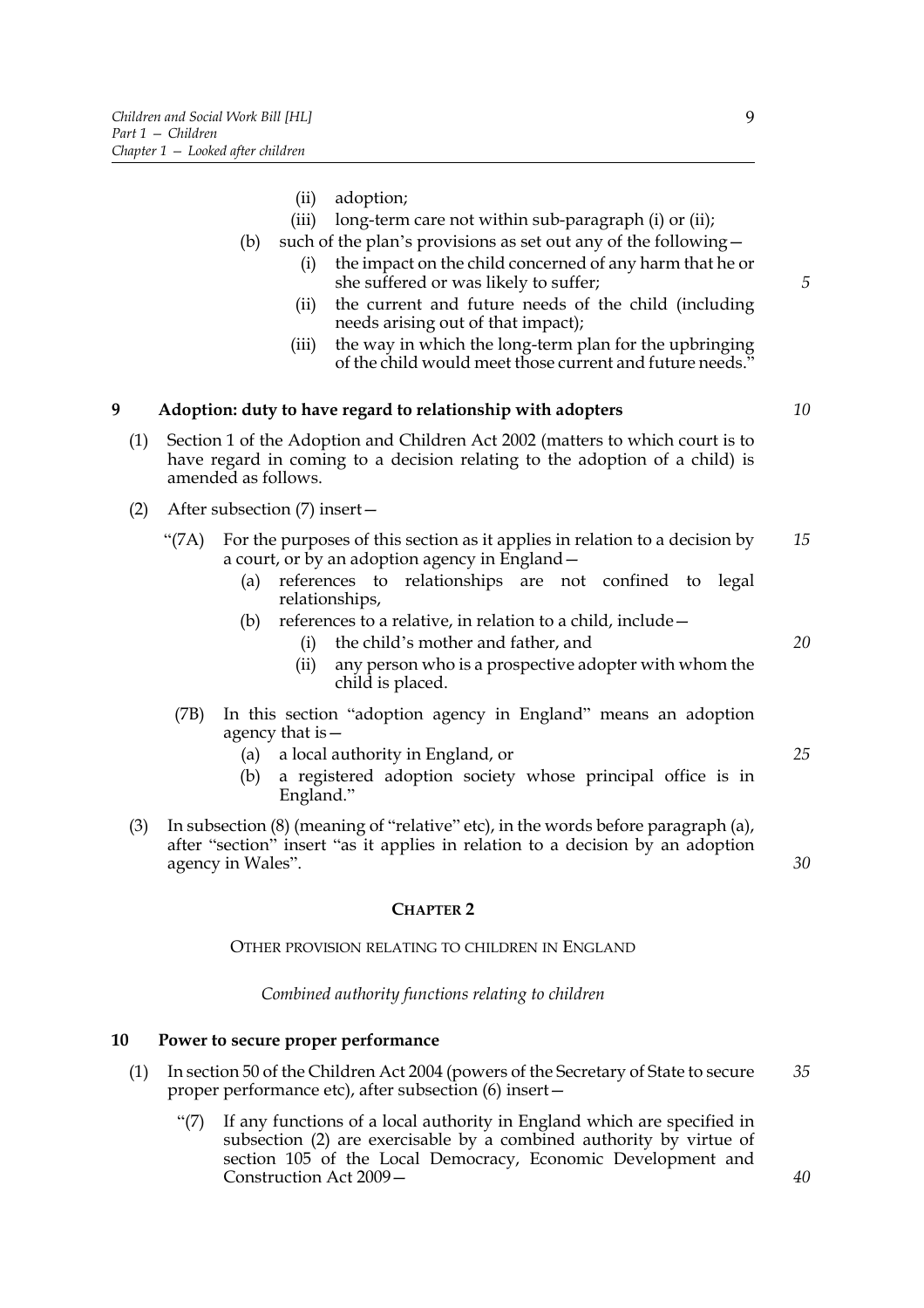- (a) a reference in this section to a local authority includes a reference to the combined authority, and
- (b) a reference in this section to functions specified in subsection (2) is, in relation to the combined authority, to be read as a reference to those functions so far as exercisable by the combined authority."
- (2) In section 15 of the Childcare Act 2006 (powers of the Secretary of State to secure proper performance etc), after subsection (6) insert—
	- "(6A) If any functions of an English local authority under this Part are exercisable by a combined authority by virtue of section 105 of the Local Democracy, Economic Development and Construction Act 2009— *10*
		- (a) a reference in any of subsections (3) to (6) to an English local authority includes a reference to the combined authority, and
		- (b) a reference in those subsections to functions under this Part is, in relation to the combined authority, to be read as a reference to those functions so far as exercisable by the combined authority."

*Serious child safeguarding cases*

# **11 Child Safeguarding Practice Review Panel**

In the Children Act 2004, before section 17 insert—

*"Child Safeguarding Practice Review Panel*

## **16A Child Safeguarding Practice Review Panel**

- (1) The Secretary of State must establish a panel to be known as the Child Safeguarding Practice Review Panel.
- (2) The Secretary of State may make any arrangements that the Secretary of State considers appropriate for the establishment of the Panel in accordance with this section. *25*
- (3) The Panel is to consist of a chair and members appointed by the Secretary of State.
- (4) A person may be appointed for a particular period or otherwise.
- (5) The Secretary of State may remove the chair or a member of the Panel if satisfied that the chair or member—
	- (a) has become unfit or unable to discharge his or her functions properly, or
	- (b) has behaved in a way that is not compatible with continuing in office. *35*
- (6) The arrangements that may be made by the Secretary of State under subsection (2) include arrangements about—
	- (a) the Panel's proceedings;
	- (b) annual or other reports.

*5*

*15*

*20*

*30*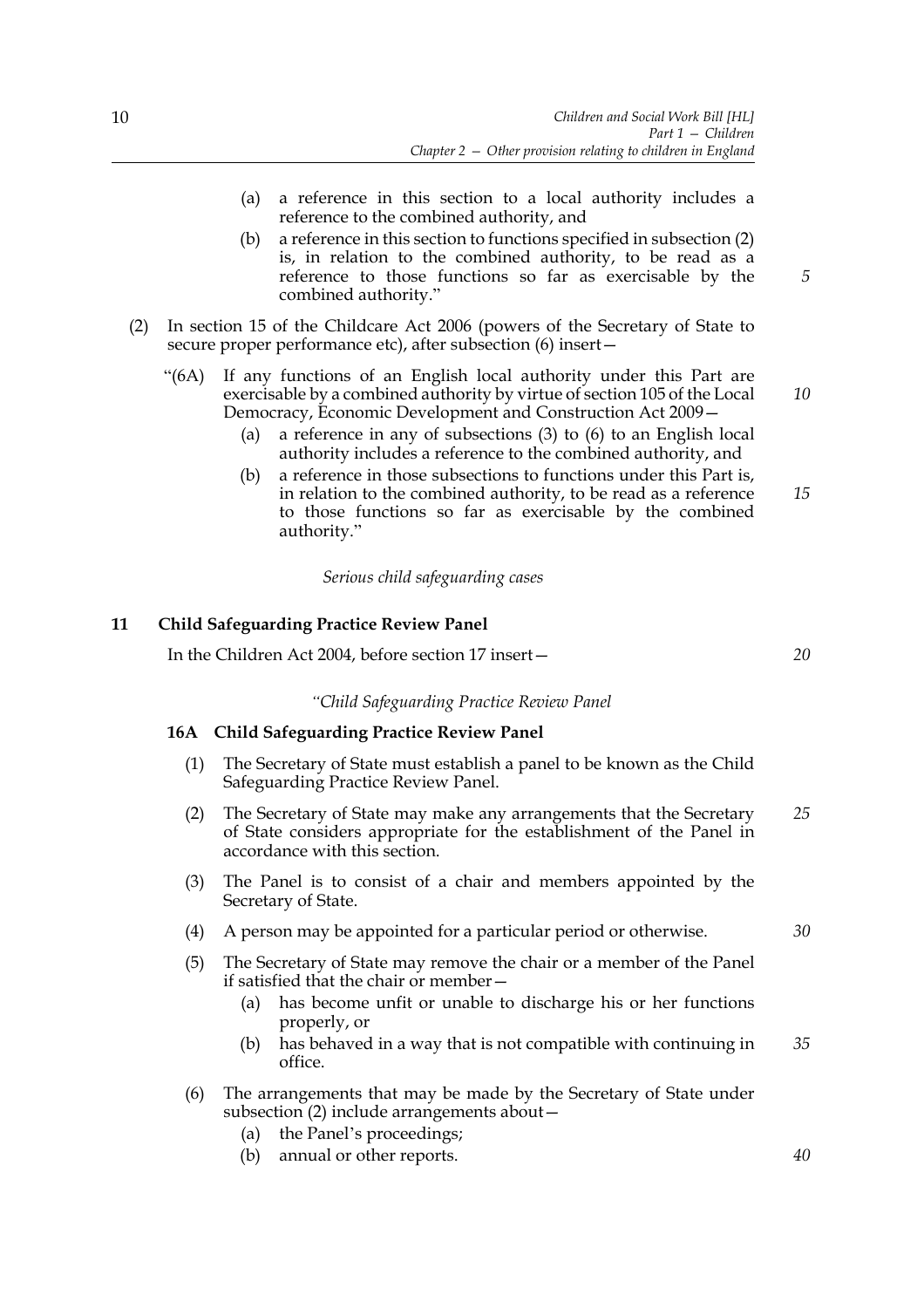- (7) The Secretary of State may provide staff, facilities or other assistance to the Panel (and the arrangements that may be made under this section include arrangements about those matters).
- (8) The Secretary of State may pay remuneration or expenses to the chair and members of the Panel."

# **12 Functions of the Panel**

In the Children Act 2004, after section 16A (inserted by section 11), insert—

## **"16B Functions of the Panel**

- (1) The functions of the Child Safeguarding Practice Review Panel are, in accordance with arrangements made by the Secretary of State—
	- (a) to identify serious child safeguarding cases in England which raise issues that are complex or of national importance, and
	- (b) where they consider it appropriate, to arrange for those cases to be reviewed under their supervision.
- (2) The purpose of a review under subsection  $(1)(b)$  is to ascertain what (if any) lessons can be learned from the case about the way in which local authorities or others should work to safeguard children. *15*
- (3) Where the Panel arrange for a case to be reviewed under their supervision, they must—
	- (a) ensure that the reviewer provides a report on the outcome of the review; *20*
	- (b) ensure—
		- (i) that the reviewer makes satisfactory progress, and
		- (ii) that the report is of satisfactory quality;
	- (c) provide the report to the Secretary of State.
- (4) The Panel must publish the report, unless they consider it inappropriate to do so.
- (5) If the Panel consider it inappropriate to publish the report, they must publish any information relating to the lessons to be learned from the case that they consider it appropriate to publish.
- (6) The arrangements under subsection (1) may include arrangements about—
	- (a) criteria to be taken into account by the Panel in determining whether serious child safeguarding cases raise issues that are complex or of national importance;
	- (b) eligibility for appointment as a reviewer;
	- (c) the selection process for appointment of a reviewer;
	- (d) the person who is to select a reviewer;
	- (e) the supervisory powers of the Panel in relation to a reviewer;
	- (f) removal of a reviewer;
	- (g) payments of remuneration or expenses to a reviewer by the Secretary of State;
	- (h) the procedure for a review;
	- (i) the form and content of a report;

*5*

*10*

*25*

*30*

*35*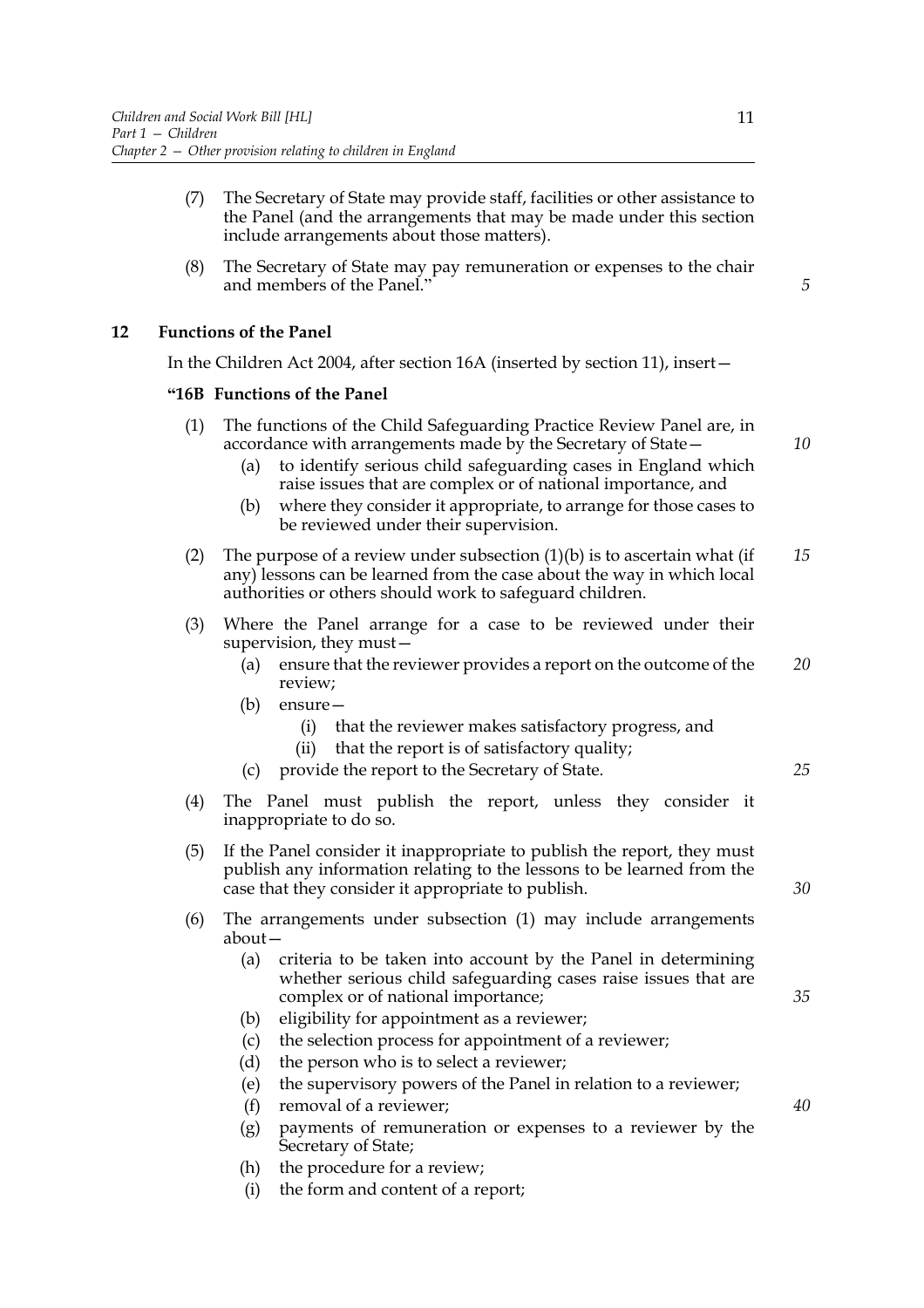- (j) the time when a report is to be provided to the Secretary of State, or published.
- (7) The Panel must have regard to any guidance given by the Secretary of State in connection with functions conferred by this section.
- (8) Guidance given by the Secretary of State may include guidance about— (a) circumstances in which it may be appropriate for a serious child *5*
	- safeguarding case to be reviewed;
	- (b) matters to be taken into account in deciding whether a review is making satisfactory progress or whether a report is of satisfactory quality.

*10*

- (9) In this section
	- a "reviewer" means any one or more persons appointed to review a case under the supervision of the Panel;
	- "serious child safeguarding cases" means cases in which—
		- (a) abuse or neglect of a child is known or suspected by a local authority or another person exercising functions in relation to children, and *15*
		- (b) the child has died or been seriously harmed;
	- "serious harm" includes serious or long-term impairment of mental health or intellectual, emotional, social or behavioural development." *20*

# **13 Events to be notified to the Panel**

In the Children Act 2004, after section 16B (inserted by section 12), insert—

# **"16C Events to be notified to the Panel**

- (1) A local authority in England must notify the Child Safeguarding Practice Review Panel of any of the following that occur in their area— *25*
	- (a) the death of a child who is known or suspected by the local authority to have been abused or neglected;
	- (b) serious harm to a child who is known or suspected by the local authority to have been abused or neglected;
	- (c) the death of a child who was looked after by a local authority (within the meaning given by section 22(1) of the Children Act 1989);
	- (d) the death of a child in a regulated setting.
- (2) A local authority in England must have regard to any guidance given by the Secretary of State in connection with their functions under this section. *35*
- (3) In this section—

"regulated setting" has the meaning given by regulations to be made by the Secretary of State;

"serious harm" has the meaning given by section 16B(9)."

*30*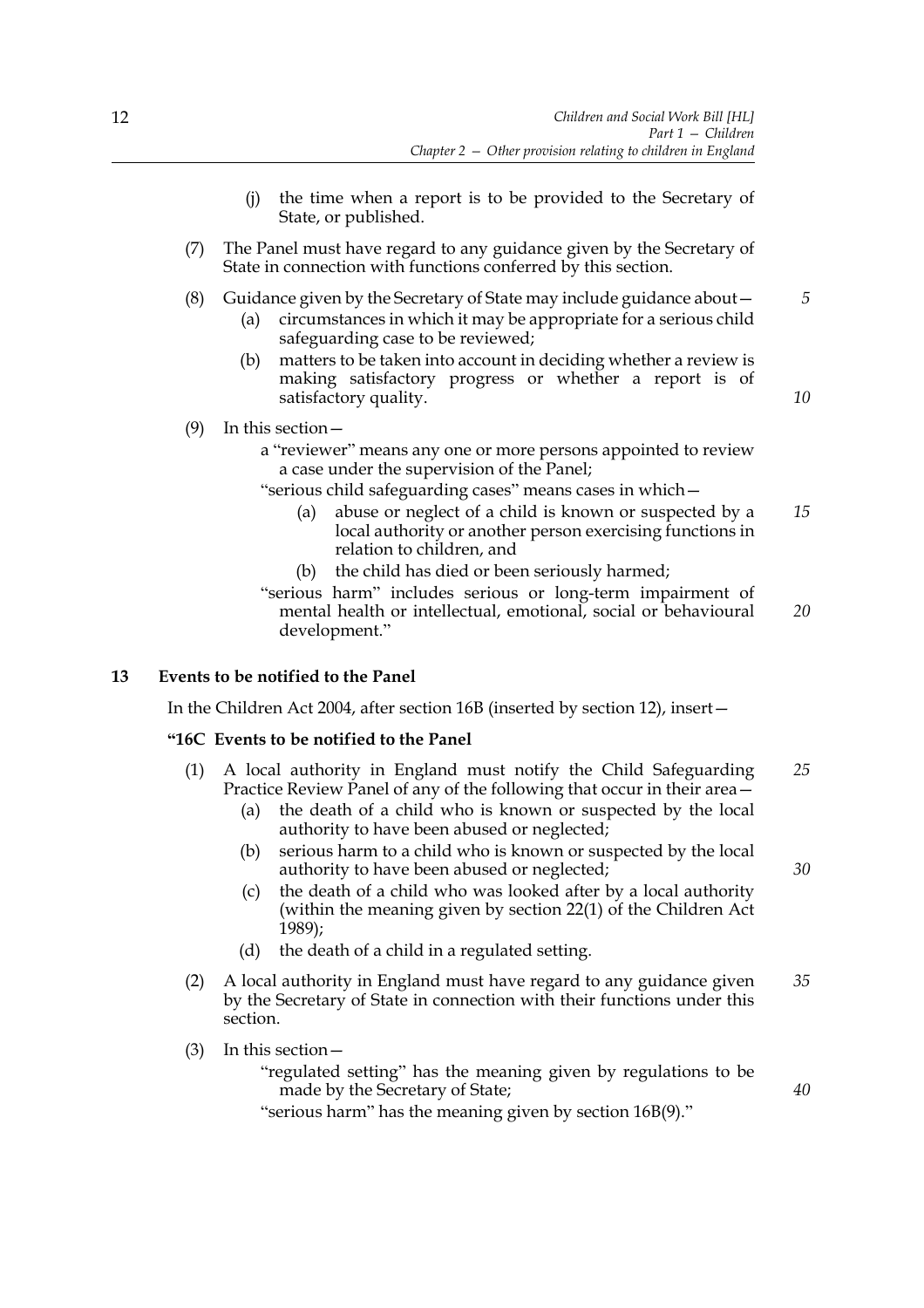# **14 Information**

In the Children Act 2004, after section 16C (inserted by section 13), insert—

### **"16D Information**

- (1) The Child Safeguarding Practice Review Panel may, for the purpose of enabling or assisting the performance of a function conferred by section 16B, request a person or body to provide information specified in the request to— *5*
	- (a) the Panel,
	- (b) a reviewer, or
	- (c) another person or body specified in the request.
- *10*

*15*

*20*

- (2) The person or body to whom a request under this section is made must comply with the request.
- (3) The Panel may enforce the duty under subsection (2) against the person or body by making an application to the High Court or the county court for an injunction.
- (4) The information may be used by the Panel, reviewer, or other person or body to whom it is provided only for the purpose mentioned in subsection (1).
- (5) In this section "reviewer" means any one or more persons appointed to review a case under the supervision of the Panel."

*Local arrangements for safeguarding and promoting welfare of children*

## **15 Local arrangements for safeguarding and promoting welfare of children**

After section 16D of the Children Act 2004 (inserted by section 14 of this Act) insert—

|     | "Safeguarding partners for local authority areas                                                                                                                                                                                                                                                                                                                                           | 25 |
|-----|--------------------------------------------------------------------------------------------------------------------------------------------------------------------------------------------------------------------------------------------------------------------------------------------------------------------------------------------------------------------------------------------|----|
| 16E | Local arrangements for safeguarding and promoting welfare of<br>children                                                                                                                                                                                                                                                                                                                   |    |
| (1) | The safeguarding partners for a local authority area in England must<br>make arrangements for -<br>the safeguarding partners, and<br>(a)<br>any relevant agencies that they consider appropriate,<br>(b)<br>to work together in exercising their functions, so far as the functions are<br>exercised for the purpose of safeguarding and promoting the welfare of<br>children in the area. | 30 |
| (2) | The arrangements must include arrangements for the safeguarding<br>partners to work together to identify and respond to the needs of<br>children in the area.                                                                                                                                                                                                                              | 35 |
| (3) | In this section $-$<br>"relevant agency", in relation to a local authority area in England,<br>means a person who-                                                                                                                                                                                                                                                                         | 40 |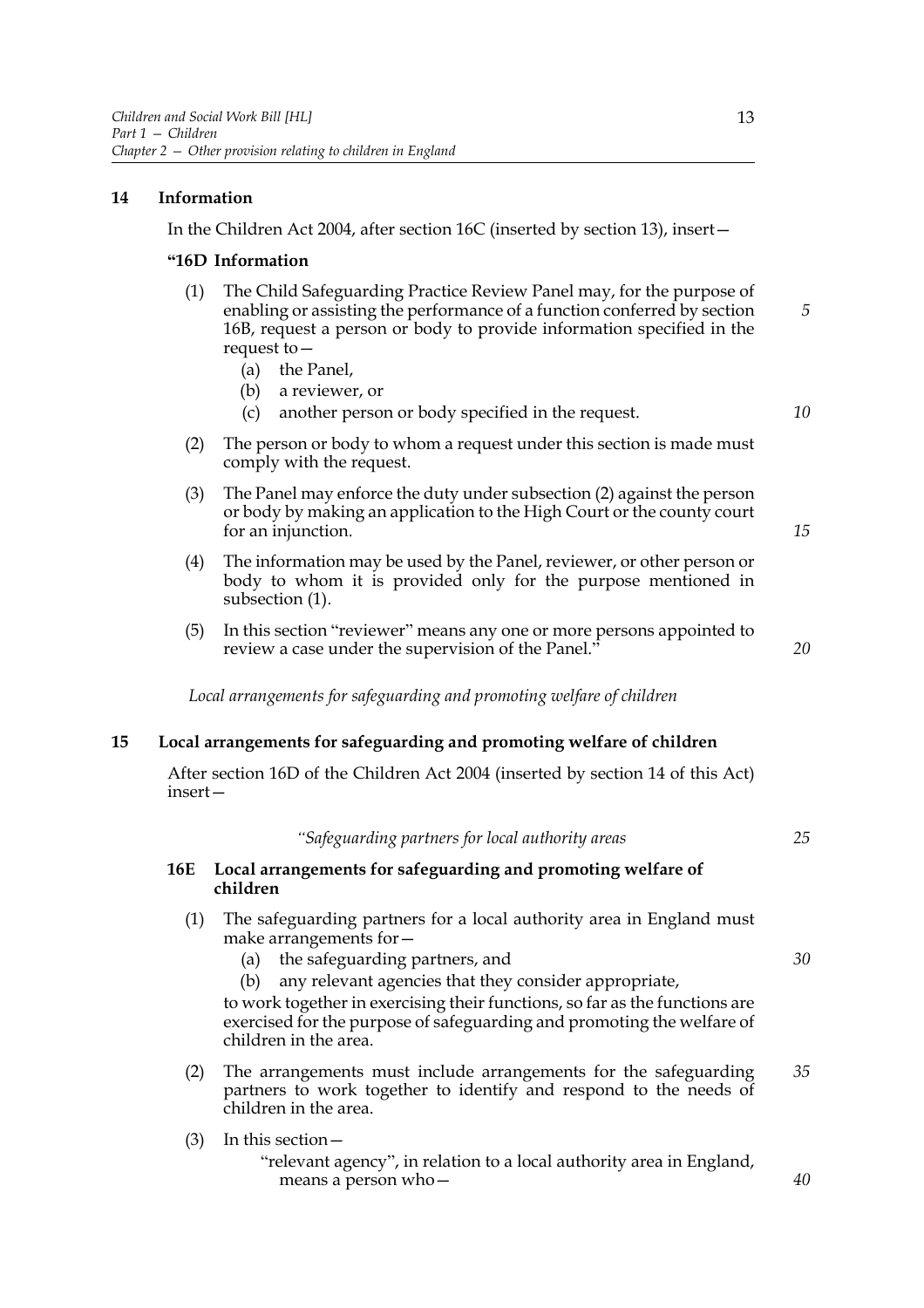- (a) is specified in regulations made by the Secretary of State, and
- (b) exercises functions in that area in relation to children;

"safeguarding partner", in relation to a local authority area in England, means—

- (a) the local authority;
- (b) a clinical commissioning group for an area any part of which falls within the local authority area;
- (c) the chief officer of police for a police area any part of which falls within the local authority area."

*10*

*5*

# **16 Local child safeguarding practice reviews**

After section 16E of the Children Act 2004 (inserted by section 15 of this Act) insert—

## **"16F Local child safeguarding practice reviews**

- (1) The safeguarding partners for a local authority area in England must make arrangements in accordance with this section— *15*
	- (a) to identify serious child safeguarding cases which raise issues of importance in relation to the area, and
	- (b) for those cases to be reviewed under the supervision of the safeguarding partners, where they consider it appropriate.

*20*

- (2) The purpose of a review under subsection  $(1)(b)$  is to ascertain what (if any) lessons can be learned from the case about the way in which persons in the area should work to safeguard and promote the welfare of children.
- (3) Where a case is reviewed under the supervision of the safeguarding partners, they must— *25*
	- (a) ensure that the reviewer provides a report on the outcome of the review;
	- (b) ensure—
		- (i) that the reviewer makes satisfactory progress, and
		- (ii) that the report is of satisfactory quality;
	- (c) provide the report to the Secretary of State and the Child Safeguarding Practice Review Panel.
- (4) The safeguarding partners must publish the report, unless they consider it inappropriate to do so.
- (5) If the safeguarding partners consider it inappropriate to publish the report, they must publish any information relating to the lessons to be learned from the case that they consider it appropriate to publish.

#### (6) The Secretary of State may by regulations make provision about—

- (a) criteria to be taken into account by the safeguarding partners in determining whether serious child safeguarding cases raise issues of importance in relation to the area;
- (b) the appointment or removal of a reviewer by the safeguarding partners, including provision for a reviewer to be appointed by the safeguarding partners from a list provided by the Secretary of State; *45*

14

*35*

*40*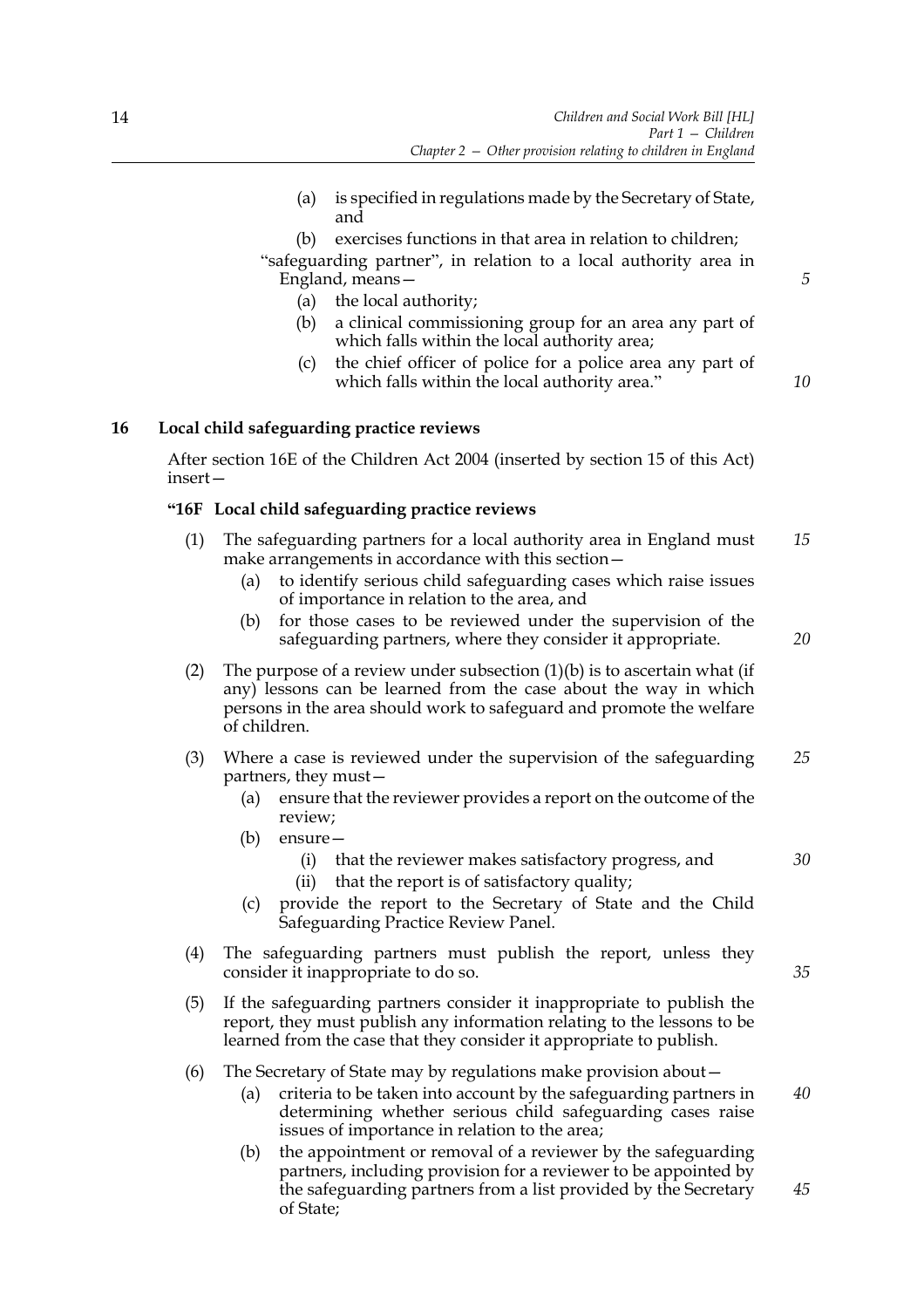- (c) the time when a report is to be provided to the Secretary of State or the Child Safeguarding Practice Review Panel, or published;
- (d) the procedure for a review;
- (e) the form and content of a report.
- (7) In this section "reviewer" means any one or more persons appointed to review a case under the supervision of the safeguarding partners for a local authority area." *5*

## **17 Further provision about arrangements**

After section 16F of the Children Act 2004 (inserted by section 16 of this Act) insert—

*10*

*15*

*25*

*30*

#### **"16G Further provision about arrangements**

- (1) This section applies in relation to arrangements made under section 16E or 16F by the safeguarding partners for a local authority area in England.
- (2) The safeguarding partners must publish the arrangements.
- (3) The arrangements must include arrangements for scrutiny by an independent person of the effectiveness of the arrangements.
- (4) The safeguarding partners and relevant agencies for the local authority area must act in accordance with the arrangements.
- (5) Subsection (6) applies where a person is specified in regulations under section 16E(3) for the purposes of the definition of "relevant agency". *20*
- (6) The regulations may make provision for the enforcement against the person of the duty imposed by subsection (4), if the Secretary of State considers that there would otherwise be no appropriate means of enforcing that duty against the person.
- (7) At least once in every 12 month period, the safeguarding partners must prepare and publish a report on—
	- (a) what the safeguarding partners and relevant agencies for the local authority area have done as a result of the arrangements, and
	- (b) how effective the arrangements have been in practice."

#### **18 Information**

After section 16G of the Children Act 2004 (inserted by section 17 of this Act) insert—

#### **"16H Information**

- (1) Any of the safeguarding partners for a local authority area in England may, for the purpose of enabling or assisting the performance of functions conferred by section 16E or 16F, request a person or body to provide information specified in the request to—
	- (a) the safeguarding partner or any other safeguarding partner for the area, *40*
	- (b) any of the relevant agencies for the area,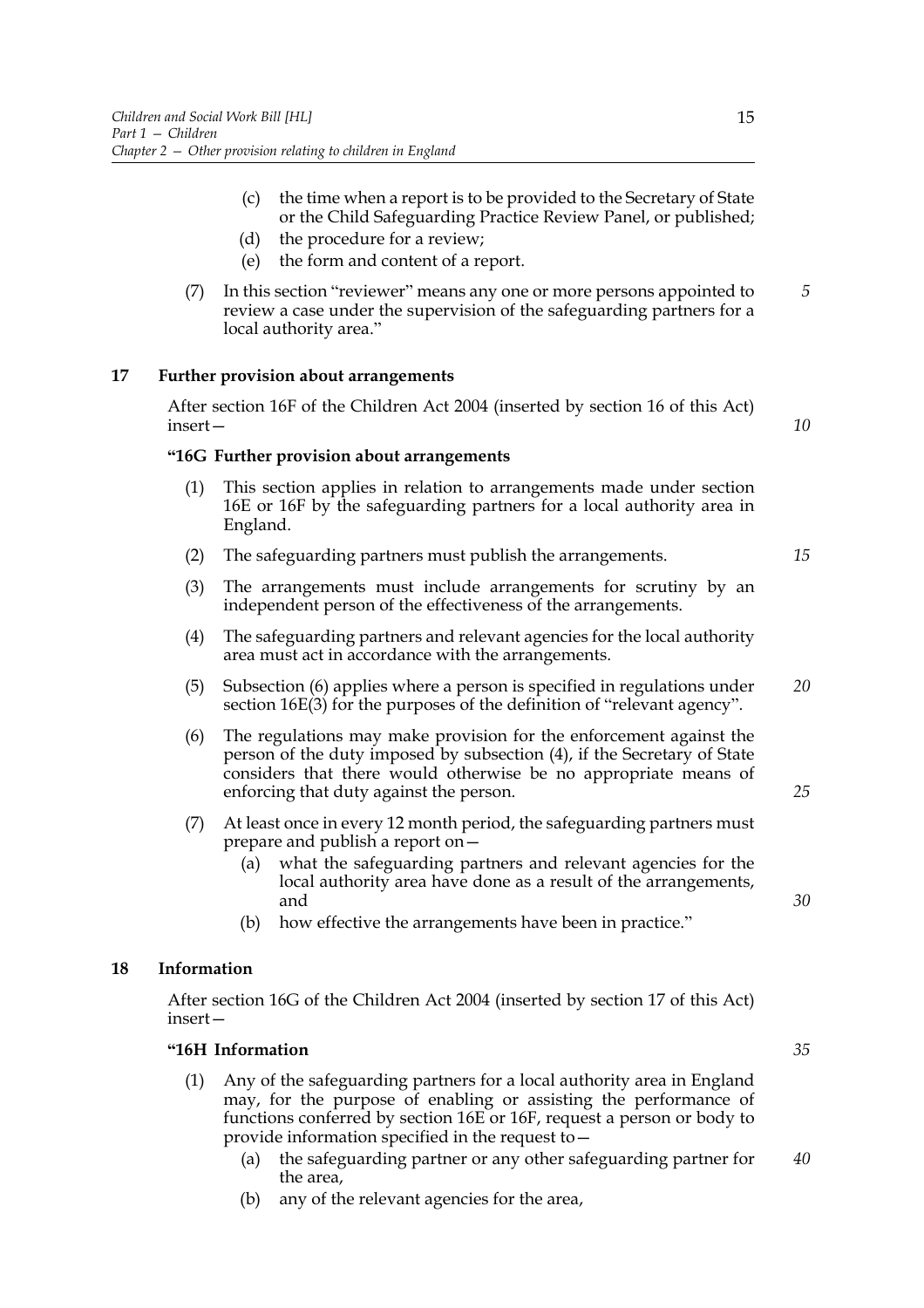- (c) a reviewer, or
- (d) another person or body specified in the request.
- (2) The person or body to whom a request under this section is made must comply with the request.
- (3) The safeguarding partner that made the request may enforce the duty under subsection (2) against the person or body by making an application to the High Court or the county court for an injunction.
- (4) The information may be used by the person or body to whom it is provided only for the purpose mentioned in subsection (1)."

# **19 Funding**

After section 16H of the Children Act 2004 (inserted by section 18 of this Act) insert—

# **"16I Funding**

- (1) The safeguarding partners for a local authority area in England may make payments towards expenditure incurred in connection with arrangements under section 16E or 16F— *15*
	- (a) by making payments directly, or
	- (b) by contributing to a fund out of which the payments may be made.
- (2) The payments that may be made include payments of remuneration, allowances or expenses to a reviewer or an independent person. *20*
- (3) The safeguarding partners for a local authority area in England may provide staff, goods, services, accommodation or other resources to any person for purposes connected with arrangements under section 16E or 16F.
- (4) Relevant agencies for a local authority area in England may make payments towards expenditure incurred in connection with arrangements under section 16E—
	- (a) by making payments directly, or
	- (b) by contributing to a fund out of which the payments may be made. *30*
- (5) In this section an "independent person" means an independent person mentioned in section  $16G(3)$ ."

#### **20 Combining safeguarding partner areas and delegating functions**

After section 16I of the Children Act 2004 (inserted by section 19 of this Act) insert— *35*

## **"16J Combining safeguarding partner areas and delegating functions**

(1) The safeguarding partners for two or more local authority areas in England may agree that their areas are to be treated as a single area for the purposes of sections 16E to 16I and subsections (3) to (5) of this section.

*10*

*5*

*25*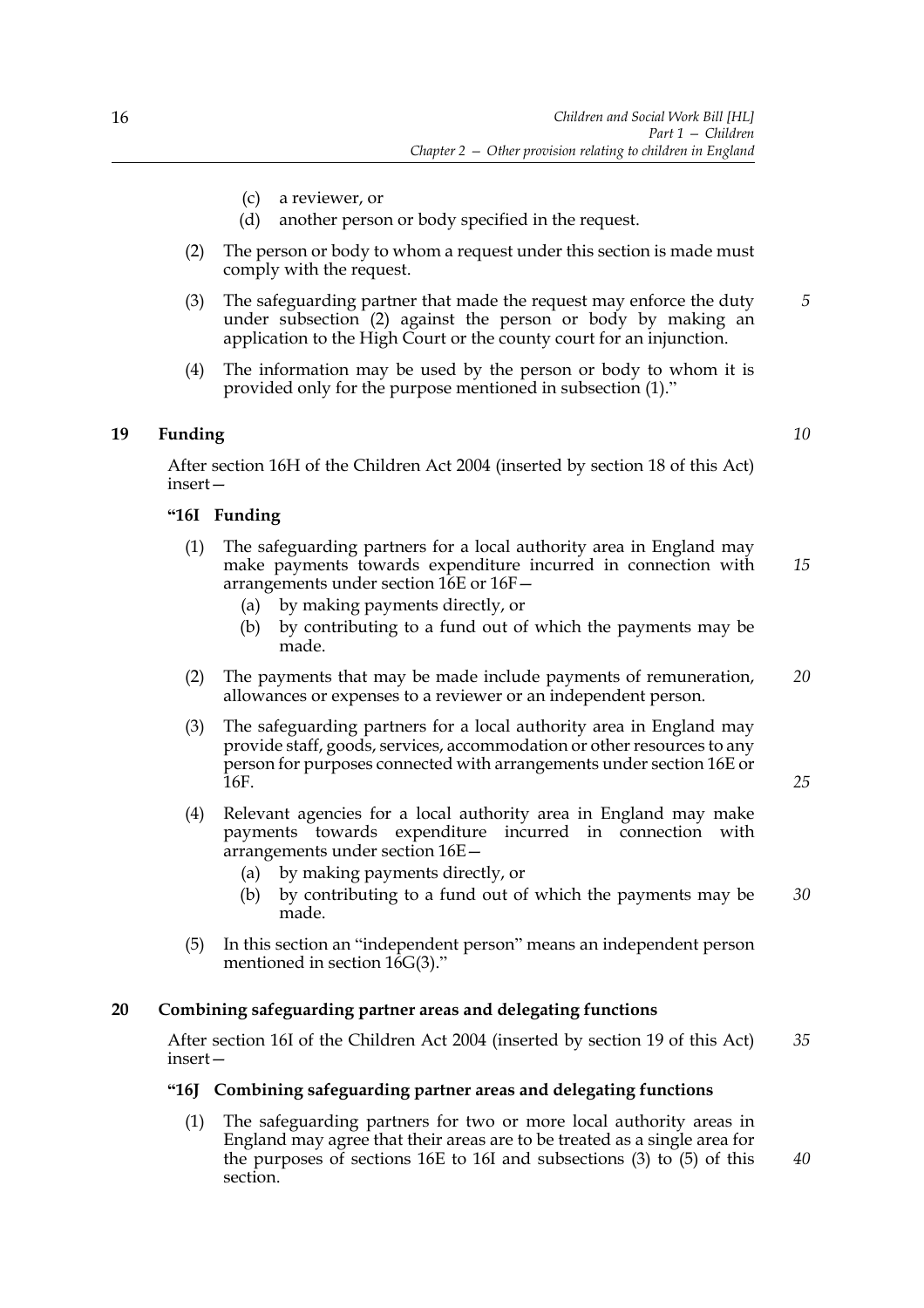- (2) References in sections 16E to 16I and in subsections (3) to (5) of this section to a local authority area are to be read in accordance with any agreement under subsection (1).
- (3) Where a local authority is a safeguarding partner for the same local authority area as another local authority (as a result of an agreement under subsection (1)), the authorities may arrange for one of them to carry out functions under sections 16E to 16I on behalf of the other.
- (4) Where a clinical commissioning group is a safeguarding partner for the same local authority area as another clinical commissioning group, the groups may arrange for one of them to carry out functions under sections 16E to 16I on behalf of the other.
- (5) Where a chief officer of police is a safeguarding partner for the same area as another chief officer of police, the officers may arrange for one of them to carry out functions under sections 16E to 16I on behalf of the other."

*15*

*25*

*30*

*10*

*5*

# **21 Guidance by Secretary of State**

After section 16J of the Children Act 2004 (inserted by section 20 of this Act) insert—

## **"16K Guidance by Secretary of State**

- (1) The safeguarding partners and relevant agencies for a local authority area in England must have regard to any guidance given by the Secretary of State in connection with functions conferred on them by sections 16E to 16J. *20*
- (2) Guidance given by the Secretary of State in connection with functions conferred by section 16F may include guidance about—
	- (a) circumstances in which it may be appropriate for a serious child safeguarding case to be reviewed;
	- (b) matters to be taken into account in deciding whether a review is making satisfactory progress or whether a report is of satisfactory quality."

#### **22 Interpretation**

After section 16K of the Children Act 2004 (inserted by section 21 of this Act) insert—

#### **"16L Interpretation of sections 16E to 16K**

In sections 16E to 16K— "reviewer" has the meaning given by section 16F(7); "safeguarding partner", in relation to a local authority area, has the meaning given by section 16E(3); "serious child safeguarding cases" has the meaning given by section 16B(9); "relevant agency", in relation to a local authority area, has the meaning given by section 16E(3)." *35 40*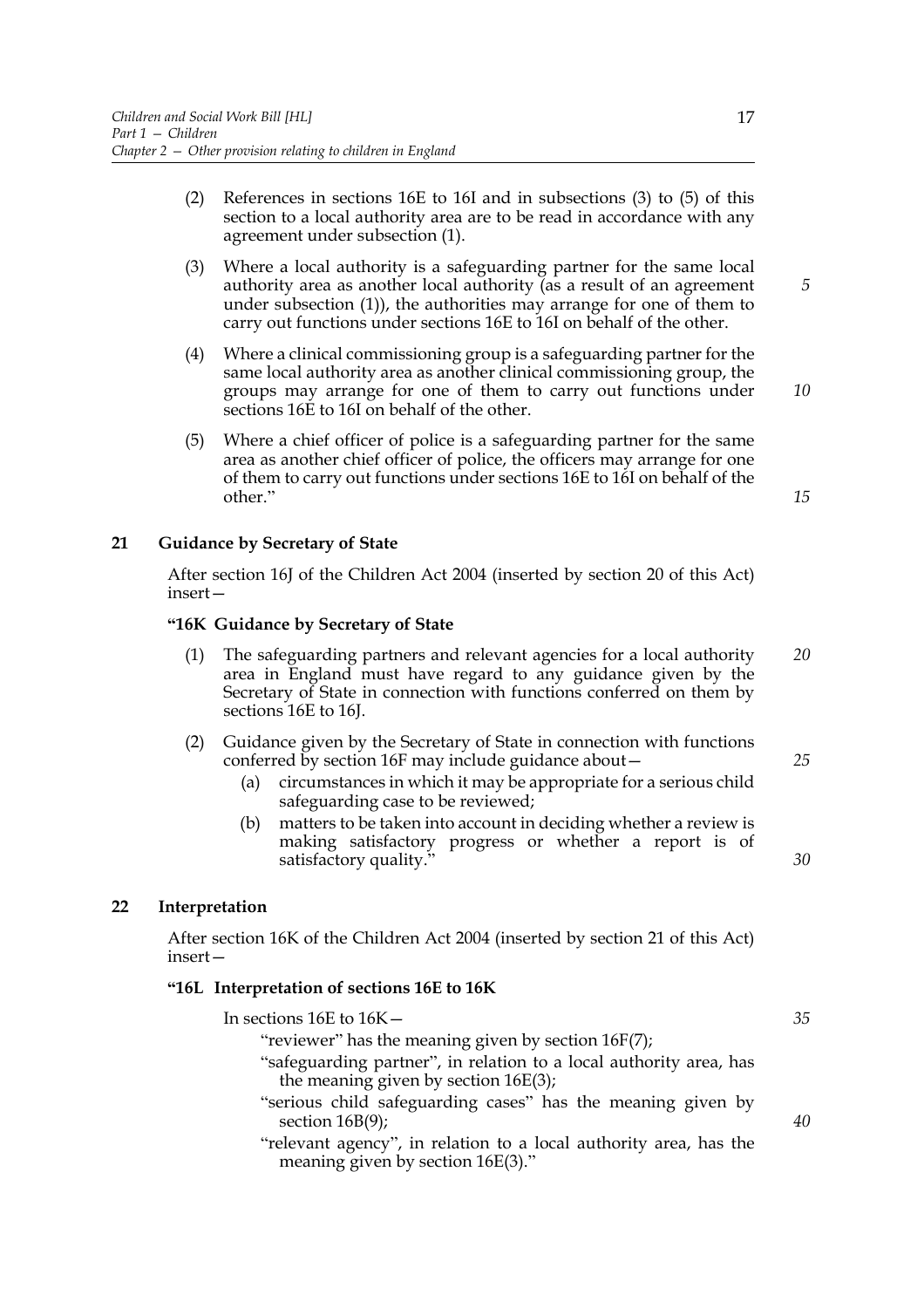## *Child death reviews*

# **23 Child death reviews**

After section 16L of the Children Act 2004 (inserted by section 22 of this Act) insert—

*"Child death review partners for local authority areas*

#### **16M Child death reviews**

- (1) The child death review partners for a local authority area in England must make arrangements—
	- (a) for the review of each death of a child normally resident in the area;
	- (b) for the analysis of information about such deaths generally.
- (2) The purposes of a review or analysis under subsection  $(1)$  are  $-$ 
	- (a) to identify any matters relating to the death, or the deaths generally, that are relevant to the welfare of children in the area or to public health and safety, and
	- (b) to consider whether it would be appropriate for anyone to take action in relation to any matters identified.
- (3) Where the child death review partners consider that it would be appropriate for a person to take action as mentioned in subsection  $(2)(b)$ , they must inform that person.
- (4) The child death review partners for a local authority area in England must, at such intervals as they consider appropriate, prepare and publish a report on—
	- (a) what they have done as a result of the arrangements under this section, and
	- (b) how effective the arrangements have been in practice."

# **24 Information**

After section 16M of the Children Act 2004 (inserted by section 23 of this Act) insert—

#### **"16N Information**

- (1) Any of the child death review partners for a local authority area in England may, for the purpose of enabling or assisting the performance of functions conferred by section 16M, request a person or body to provide information specified in the request to—
	- (a) the child death review partner or any other child death review partner for the area, or *35*
	- (b) another person or body.
- (2) The person or body to whom a request under this section is made must comply with the request.
- (3) The child death review partner that made the request may enforce the duty under subsection (2) against the person or body by making an application to the High Court or the county court for an injunction. *40*

*30*

*10*

*5*

*20*

*25*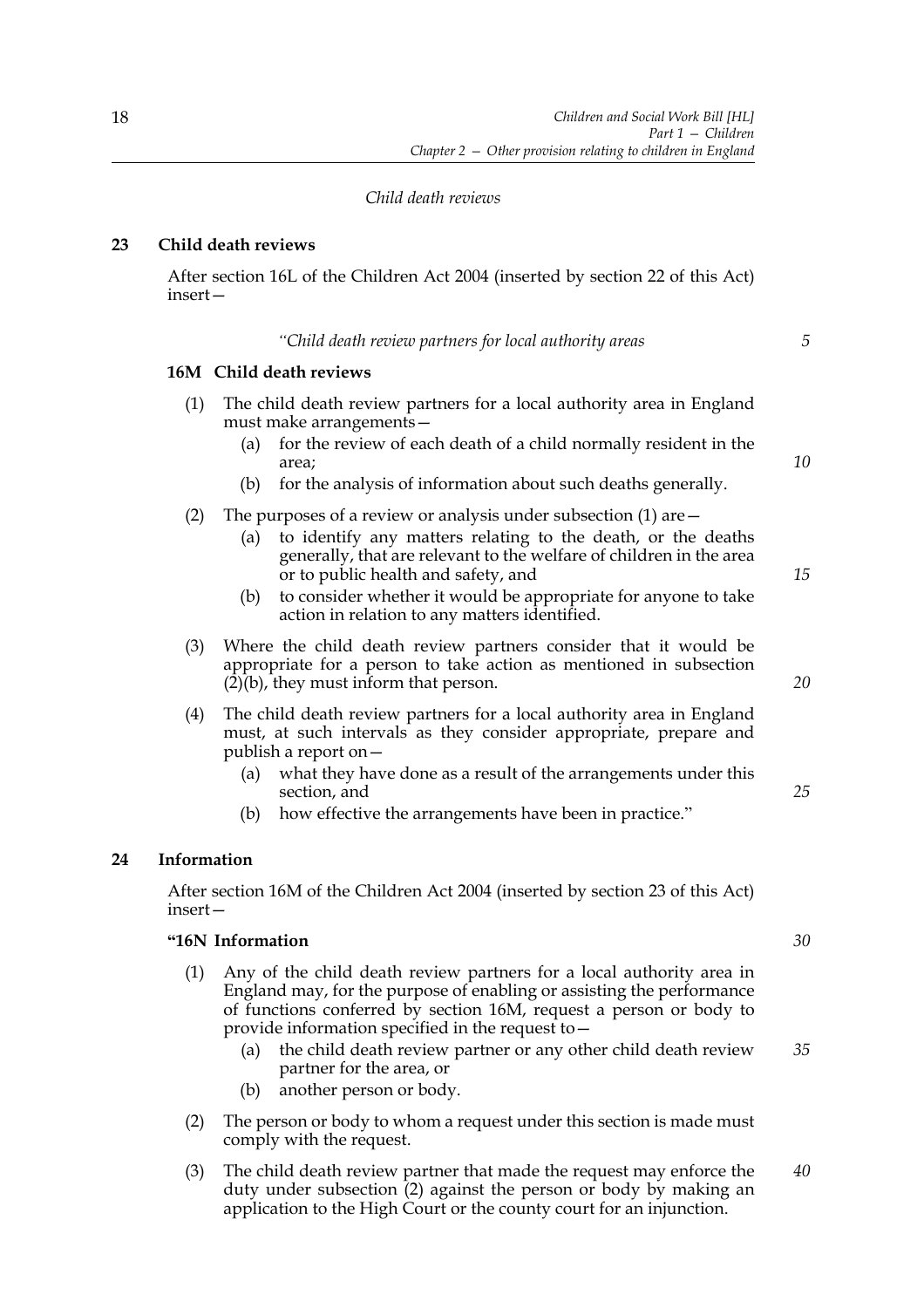(4) The information may be used by the person or body to whom it is provided only for the purpose mentioned in subsection (1)."

# **25 Funding**

After section 16N of the Children Act 2004 (inserted by section 24 of this Act) insert—

# **"16O Funding**

- (1) The child death review partners for a local authority area in England may make payments towards expenditure incurred in connection with arrangements under section 16M—
	- (a) by making payments directly, or
	- (b) by contributing to a fund out of which payments may be made.
- (2) The child death review partners for a local authority area in England may provide staff, goods, services, accommodation or other resources to any person for purposes connected with arrangements under section  $16M$ .

## **26 Combining child death review partner areas and delegating functions**

After section 16O of the Children Act 2004 (inserted by section 25 of this Act) insert—

#### **"16P Combining child death review partner areas and delegating functions**

- (1) The child death review partners for two or more local authority areas in England may agree that their areas are to be treated as a single area for the purposes of sections 16M to 16O and subsections (3) and (4) of this section. *20*
- (2) References in sections 16M to 16O and in subsections (3) and (4) of this section to a local authority area are to be read in accordance with any agreement under subsection (1). *25*
- (3) Where a local authority is a child death review partner for the same local authority area as another local authority (as a result of an agreement under subsection (1)), the authorities may arrange for one of them to carry out functions under sections 16M to 16O on behalf of the other.
- (4) Where a clinical commissioning group is a child death review partner for the same local authority area as another clinical commissioning group, the groups may arrange for one of them to carry out functions under sections 16M to 16O on behalf of the other."

#### **27 Guidance and interpretation**

After section 16P of the Children Act 2004 (inserted by section 26 of this Act) insert—

#### **"16Q Guidance and interpretation**

(1) The child death review partners for a local authority area in England must have regard to any guidance given by the Secretary of State in connection with functions conferred on them by sections 16M to 16P. *40*

*10*

*5*

*15*

*30*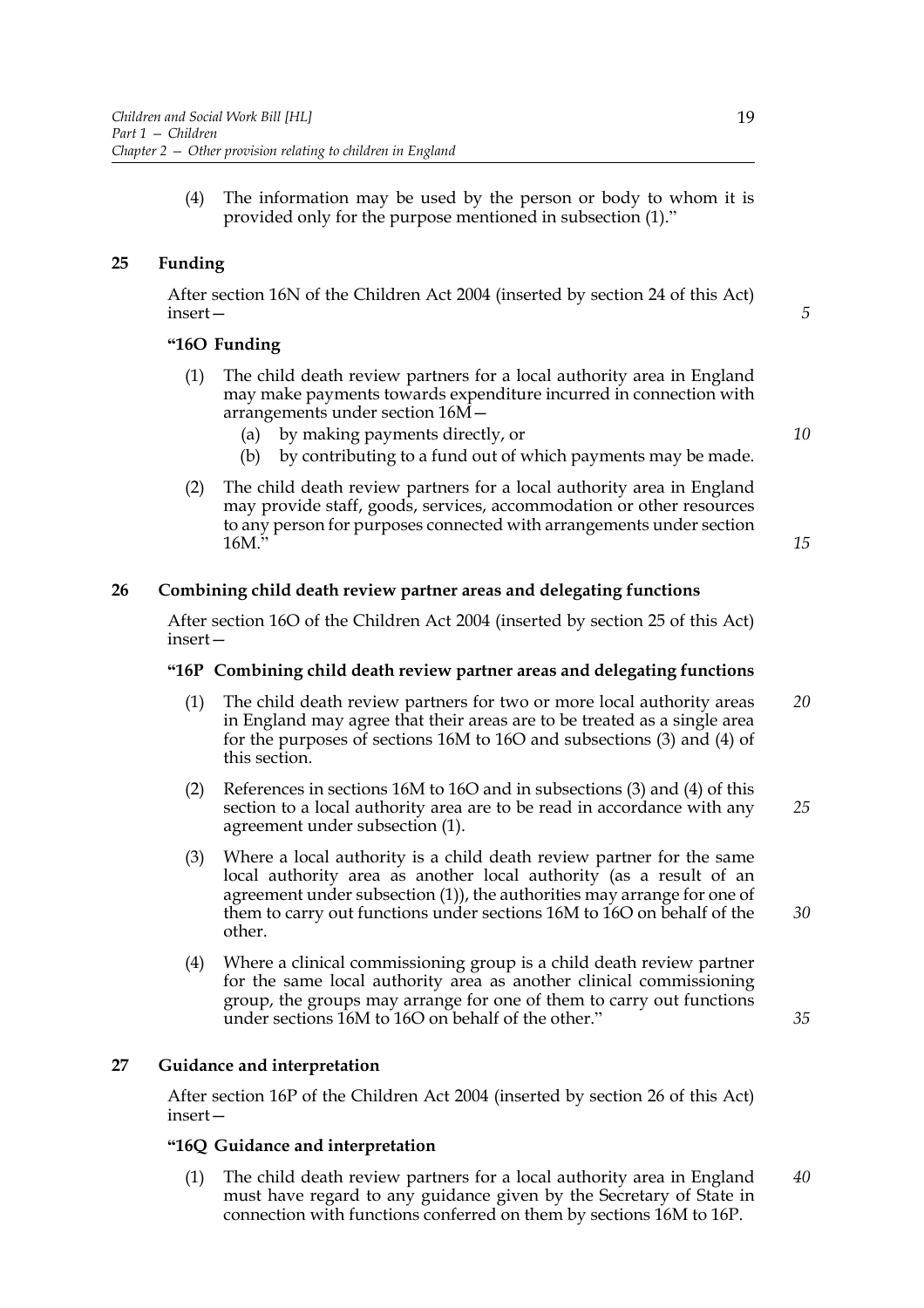- (2) In this section and sections 16M to 16P "child death review partners", in relation to a local authority area in England, means—
	- (a) the local authority;
	- (b) any clinical commissioning group for an area any part of which falls within the local authority area."

*Consequential amendments*

# **28 Abolition of Local Safeguarding Children Boards**

- (1) Omit sections 13 to 16 of the Children Act 2004 (Local Safeguarding Children Boards).
- (2) In Schedule 1 to the Local Authority Social Services Act 1970 (social services functions of local authorities), in the entry relating to the Children Act 2004— *10*
	- (a) for "13 to  $16$ " substitute "16A to  $16Q$ ";
	- (b) omit "targets for";
	- (c) omit ", and to Local Safeguarding Children Boards".

| Children's social care: different ways of working |  |  |
|---------------------------------------------------|--|--|
|---------------------------------------------------|--|--|

# **29 Power to test different ways of working**

- (1) The purpose of this section is to enable a local authority in England to test different ways of working with a view to achieving better outcomes under children's social care legislation or achieving the same outcomes more efficiently.
- (2) The Secretary of State may by regulations, for that purpose—
	- (a) exempt a local authority in England from a requirement imposed by children's social care legislation;
	- (b) modify the way in which a requirement imposed by children's social care legislation applies in relation to a local authority in England.
- (3) The Secretary of State may make regulations under this section relating to a local authority in England only if asked to do so by that authority.
- (4) Regulations under this section may be made in relation to one or more local authorities in England.
- (5) Regulations under this section may include consequential modifications of children's social care legislation. *30*
- (6) Regulations under this section are subject to the negative resolution procedure if they only—
	- (a) relate to requirements imposed by subordinate legislation, or
	- (b) revoke earlier regulations under this section.
- (7) Any other regulations under this section are subject to the affirmative resolution procedure.
- (8) Subsection (3) does not apply to regulations under this section that only revoke earlier regulations under this section.

*15*

*5*

*20*

*35*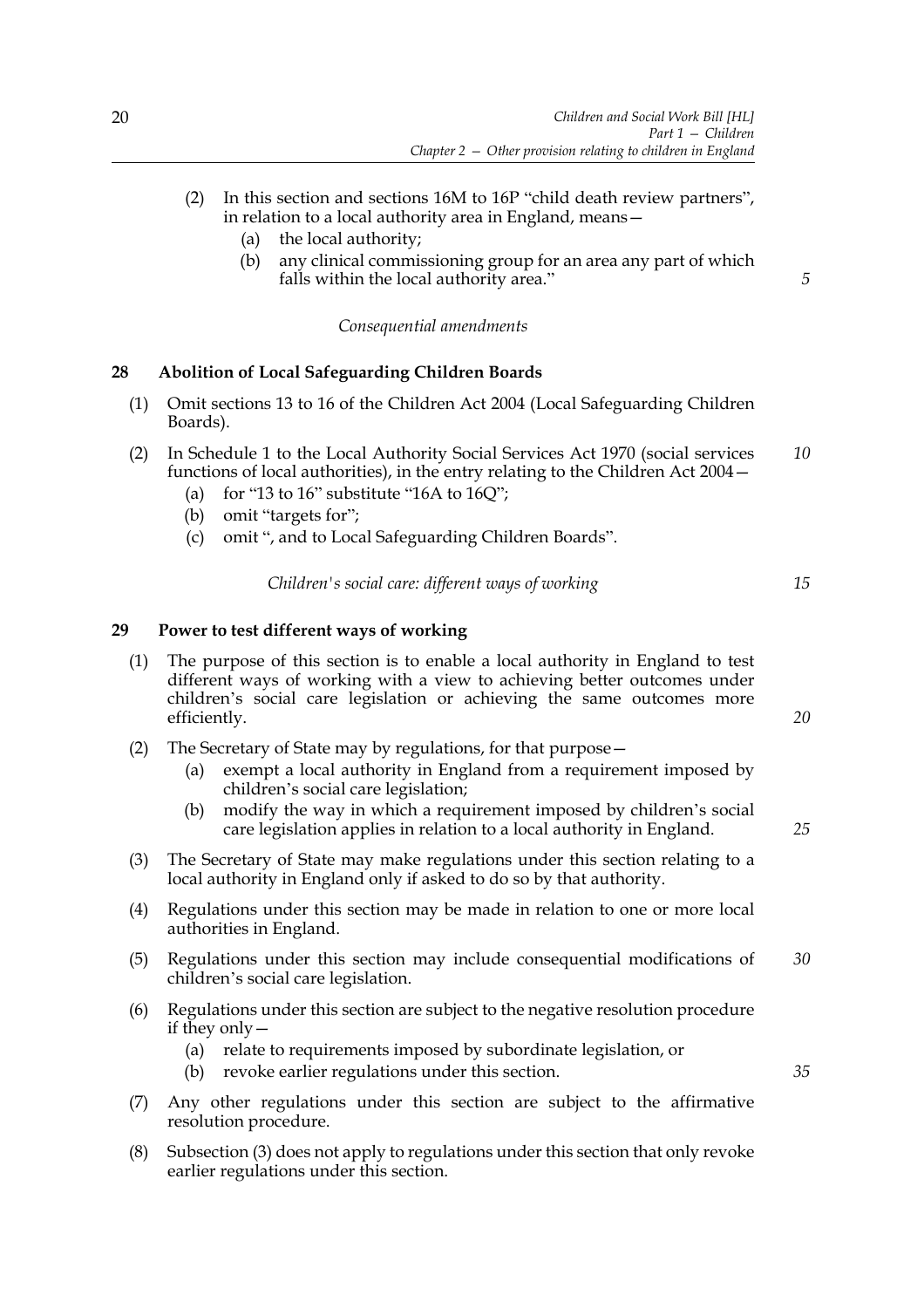(9) If regulations under this section are subject to the affirmative resolution procedure and would, but for this subsection, be treated for the purposes of the standing orders of either House of Parliament as a hybrid instrument, they are to proceed in that House as if they were not a hybrid instrument.

# **30 Duration**

*5*

*15*

- (1) Regulations under section 29 must specify a period at the end of which they lapse.
- (2) The period must not be longer than 3 years beginning with the day on which the regulations come into force.
- (3) But the Secretary of State may by further regulations under section 29 amend the specified period to extend it by up to 3 years. *10*
- (4) The specified period may be extended on one occasion only.
- (5) Before extending the specified period the Secretary of State must lay a report before Parliament about the extent to which the regulations have achieved the purpose mentioned in section 29(1).
- (6) The Secretary of State may by regulations make transitional provision in connection with the lapsing of regulations under section 29.

# **31 Consultation**

- (1) Before asking the Secretary of State to make regulations under section 29 a local authority in England must consult such of the other safeguarding partners and relevant agencies in relation to its area as it considers appropriate. *20*
- (2) Before making regulations under section 29 the Secretary of State must consult—
	- (a) the Children's Commissioner,
	- (b) Her Majesty's Chief Inspector of Education, Children's Services and Skills, and *25*
	- (c) any other person that the Secretary of State considers appropriate.
- (3) But no consultation is required where the regulations under section 29 only revoke earlier regulations under that section.
- (4) The Secretary of State may by regulations amend this section for the purposes of adding to those who must be consulted by a local authority in England or the Secretary of State. *30*
- (5) Regulations under subsection (4) are subject to the negative resolution procedure.

#### **32 Interaction with law about Secretary of State intervening**

- (1) Where a direction under section 497A(4) or (4A) of the Education Act 1996 as applied by section 50 of the Children Act 2004 (intervention by Secretary of State) is made in relation to any functions of a local authority in England —
	- (a) regulations under section 29 may be made in relation to those functions as exercisable by the specified person, and
	- (b) the regulations may be made so as to apply in relation to the local authority if the direction ceases to be in force.

*35*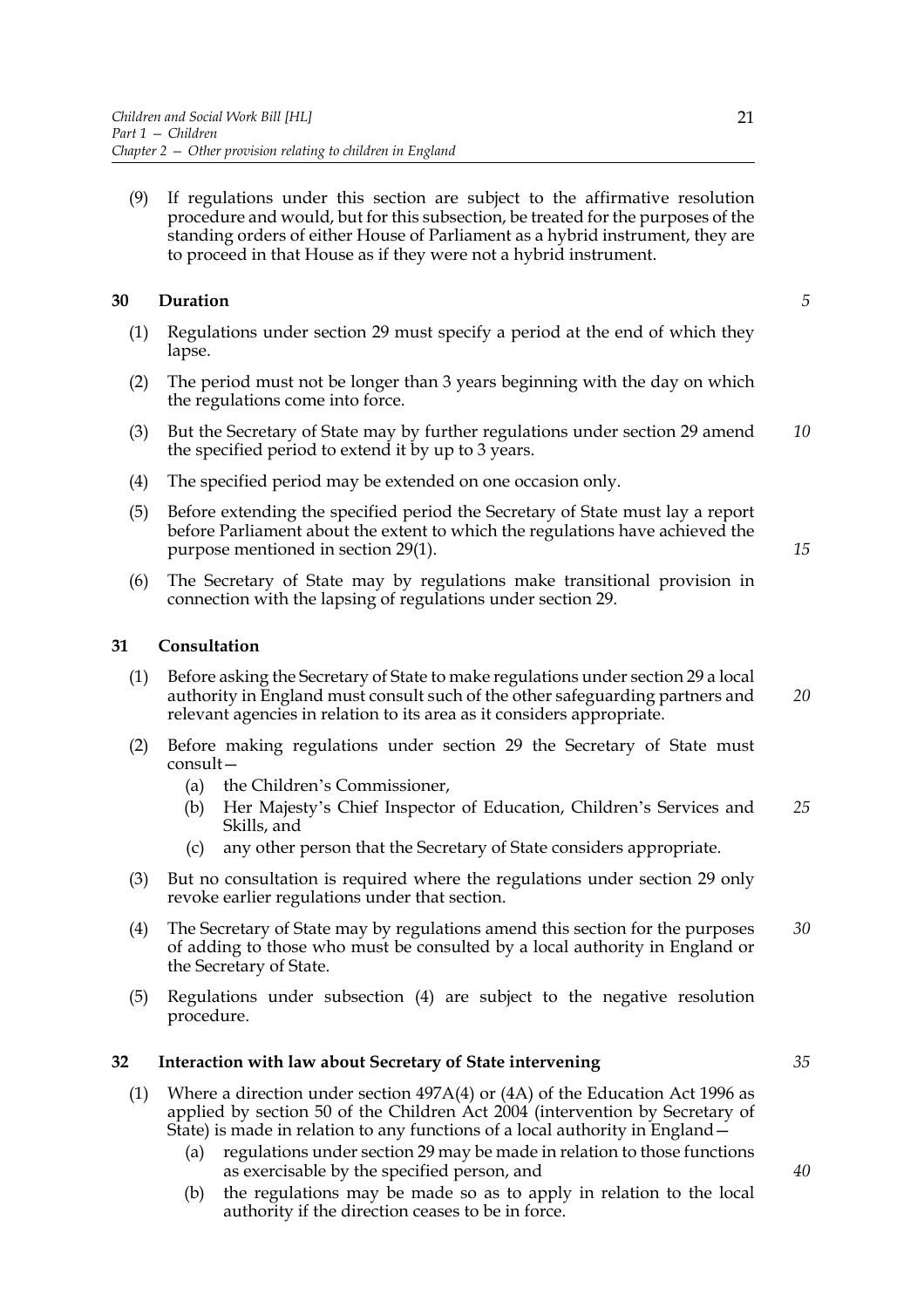- (2) Sections 29(3) and 31(1) do not apply in relation to the making of regulations in reliance on subsection (1) if the specified person is the Secretary of State.
- (3) In relation to the making of regulations in reliance on subsection (1) in a case where the specified person is not the Secretary of State—
	- (a) the request under section 29(3) must be made by the specified person (instead of by the local authority); *5*
	- (b) the consultation under section 31(1) must be performed by the specified person (instead of by the local authority).
- (4) In this section "the specified person" means—
	- (a) in a case where the direction mentioned in subsection (1) was given under section 497A(4) of the Education Act 1996 as applied, the person specified in the direction; *10*
	- (b) in a case where the direction mentioned in subsection (1) was given under section 497A(4A) of the Education Act 1996 as applied, the Secretary of State or the person nominated by the Secretary of State.
- (5) In section 50 of the Children Act 2004 (intervention), in subsection (2)—
	- (a) omit "and" at the end of paragraph (b);
	- (b) at the end of paragraph (c) insert "; and
		- (d) any function conferred by regulations under section 29 of the Children and Social Work Act 2016."

*20*

*15*

# **33 Interpretation of sections 29 to 32**

In sections 29 to 32—

"children's social care legislation" means—

- (a) any legislation specified in Schedule 1 to the Local Authority Social Services Act 1970 so far as relating to those under the age of 18; *25*
- (b) sections 23C to 24D of the Children Act 1989, so far as not within paragraph (a);
- (c) the Children Act 2004, so far as not within paragraph (a);
- (d) any subordinate legislation under the legislation mentioned in paragraphs (a) to (c); *30*

"local authority in England" means—

- (a) a county council in England;
- (b) a district council;
- (c) a London Borough council;
- (d) the Common Council of the City of London (in their capacity as a local authority);
- (e) the Council of the Isles of Scilly;
- (f) a combined authority established under section 103 of the Local Democracy, Economic Development and Construction Act 2009; *40*

"relevant agency", in relation to a local authority area, has the meaning given by section 16E(3) of the Children Act 2004;

- "safeguarding partner", in relation to a local authority area, has the meaning given by section 16E(3) of the Children Act 2004;
- "subordinate legislation" has the same meaning as in the Interpretation Act 1978.

*45*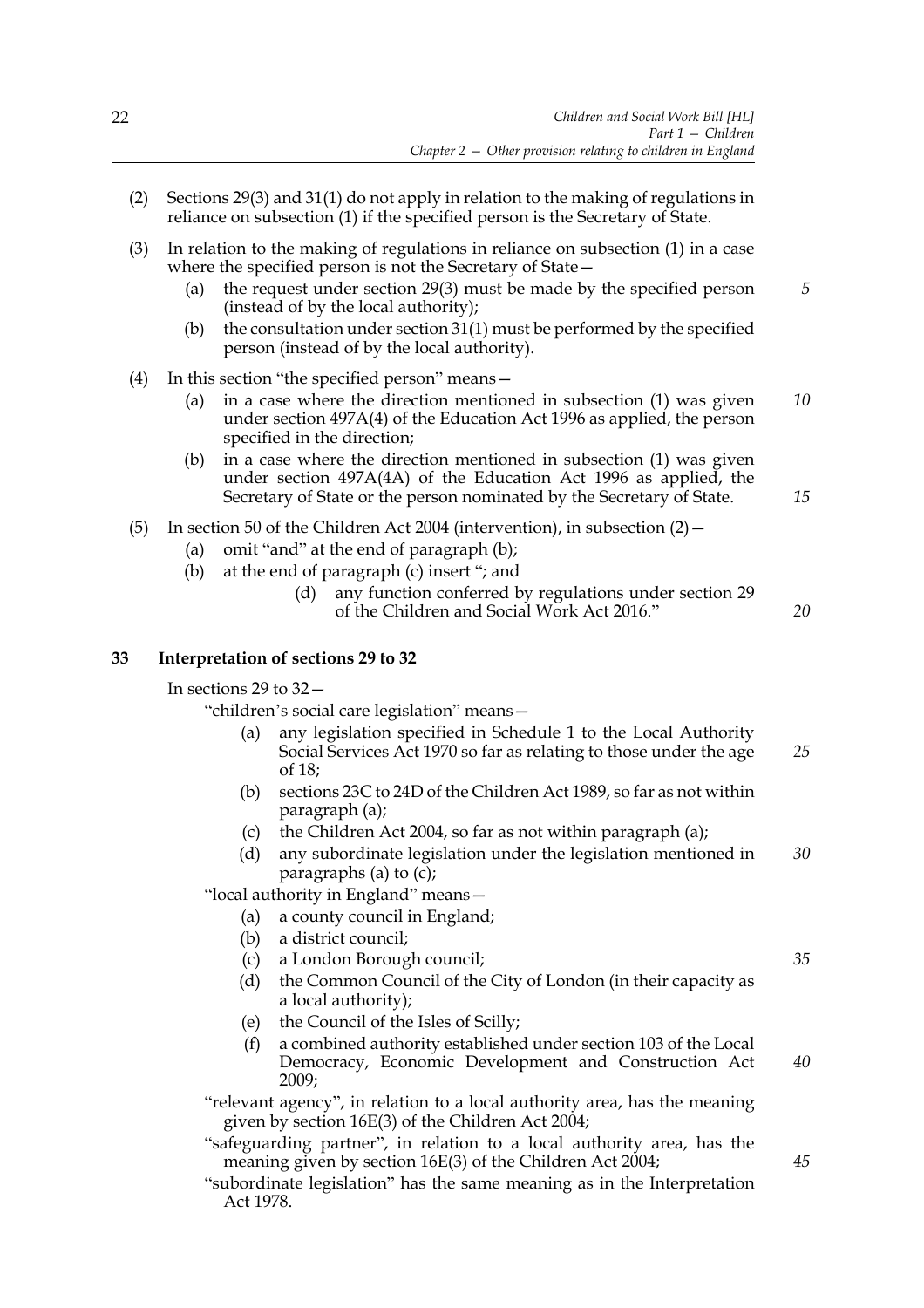# **PART 2**

#### SOCIAL WORKERS ETC IN ENGLAND

#### **CHAPTER 1**

#### SOCIAL WORKER REGULATIONS

*Power to regulate social workers*

*5*

*20*

*25*

*30*

# **34 Social worker regulations**

- (1) The Secretary of State may, for the purpose of regulating social workers in England, make regulations dealing with any of the matters authorised by this Chapter ("social worker regulations").
- (2) Social worker regulations are subject to the affirmative resolution procedure. *10*

*Core content of social worker regulations*

#### **35 The regulator**

| (1) Social worker regulations may appoint the Secretary of State or another person |
|------------------------------------------------------------------------------------|
| to be the regulator of social workers in England ("the regulator").                |

(2) Social worker regulations may establish a new body to be the regulator. *15*

#### **36 Registration**

| (1) |  |  | , Social worker regulations may require the regulator to keep $-$ |
|-----|--|--|-------------------------------------------------------------------|
|     |  |  |                                                                   |
|     |  |  |                                                                   |

- (a) a register of social workers in England,
	- (b) a register of people who are undertaking education or training in England to become social workers, or
	- (c) a combined register of the people mentioned in paragraphs (a) and (b).

| (2) | The regulations - |
|-----|-------------------|
|-----|-------------------|

- (a) may provide for the appointment of a registrar, and
- (b) may make other provision in connection with the keeping of a register.

# (3) For example, the regulations may make provision about—

- (a) eligibility for registration or continued registration;
- (b) categories of registration;
- (c) the procedure for dealing with registration applications;
- (d) expiry and renewal of entries;
- (e) the content of the register;
- (f) duties to provide information to the regulator;
- (g) suspension or removal from the register;
- (h) restoration of entries;
- (i) appeals against decisions in connection with registration;
- (j) publication of, or access to, the register or information contained in it; *35*
- (k) the procedure for considering, investigating or determining fitness to be or to remain registered (including standards of proof).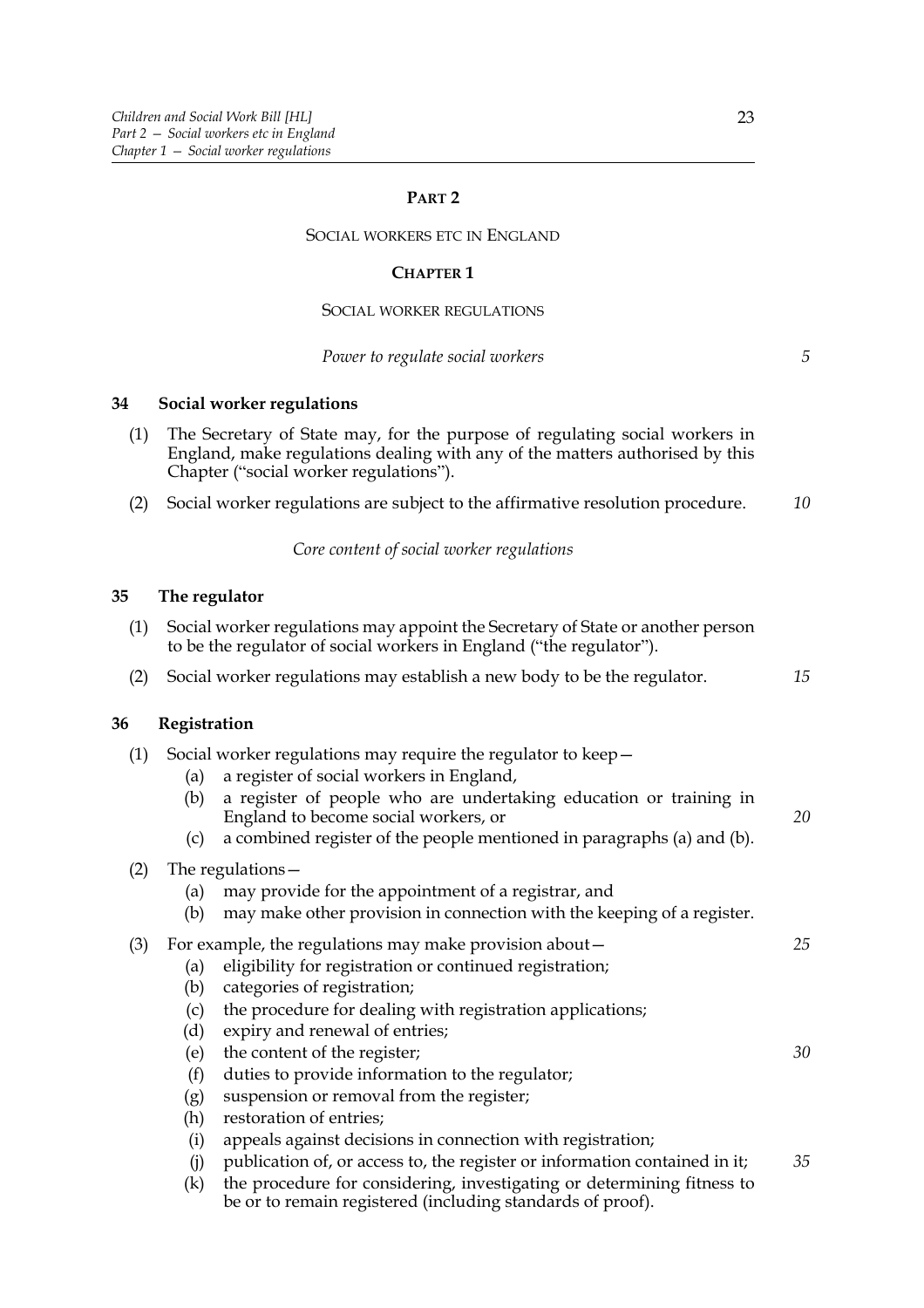# **37 Restrictions on practice and protected titles**

Social worker regulations may impose prohibitions or restrictions in connection with—

- (a) the carrying out of social work in England;
- (b) the use of titles or descriptions specified in the regulations;
- (c) the holding out of a person as qualified to carry out social work in England.

#### **38 Professional standards**

- (1) Social worker regulations may require the regulator or the Secretary of State to determine and publish—
	- (a) professional standards for social workers in England;
	- (b) standards of conduct or ethics for registered students.
- (2) Social worker regulations may make provision about arrangements for assessing whether a person meets a professional standard relating to proficiency.
- (3) If the Secretary of State has made regulations under section  $53(1)(a)$  (transfer to the regulator of functions in connection with approved mental health professionals), the reference in subsection (1) to professional standards for social workers in England includes professional standards relating to their work as approved mental health professionals.

#### (4) In this section "professional standards" includes standards relating to—

- (a) proficiency;
- (b) performance;
- (c) conduct and ethics;
- (d) continuing professional training and development.

#### **39 Education and training**

- (1) Social worker regulations may require the regulator or the Secretary of State to determine and publish standards of education or training in England for people who are or who wish to become social workers.
- (2) Social worker regulations may make provision for the regulator to operate a scheme for the accreditation of— *30*
	- (a) courses of education or training for people who are or who wish to become social workers in England;
	- (b) qualifications for people who are or who wish to become social workers in England.
- (3) The regulations may make provision in connection with the accreditation scheme.
- (4) For example, the regulations may make provision about—
	- (a) the criteria for accreditation or continued accreditation;
	- (b) the procedure for accreditation or renewal of accreditation;
	- (c) duties to provide information to the regulator;
	- (d) the publication of the scheme.

*10*

*5*

*15*

*20*

*25*

*35*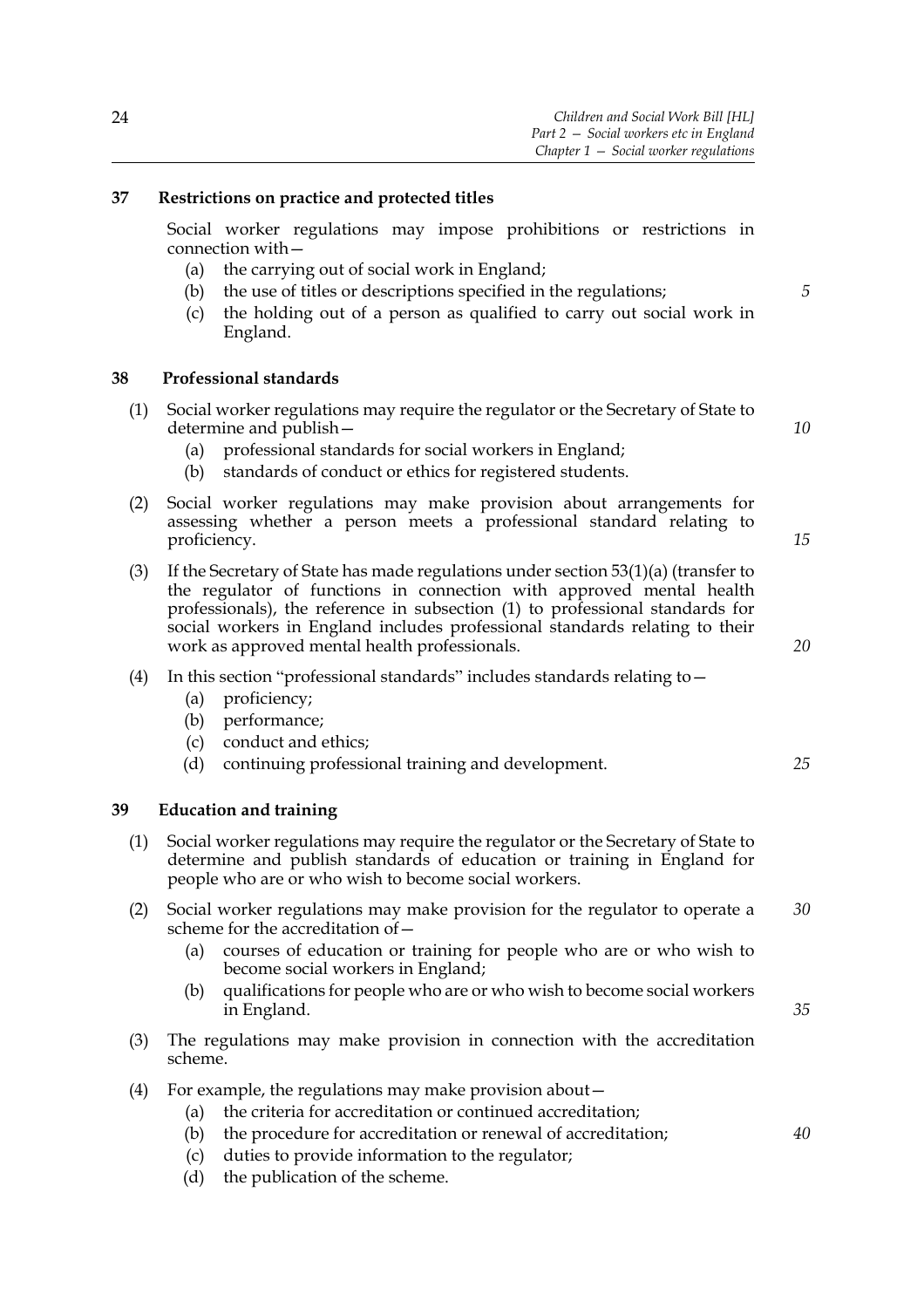# **40 Discipline and fitness to practise**

- (1) Social worker regulations may make provision about—
	- (a) discipline of social workers in England or registered students;
	- (b) fitness to practise as a social worker in England.
- (2) For example, the regulations may make provision about—
	- (a) the person by whom decisions about discipline or fitness to practise are to be taken;
	- (b) the appointment of assessors, examiners or legal or other advisers;
	- (c) the circumstances in which disciplinary action may be taken or the circumstances in which a person's fitness to practise is impaired;
	- (d) the procedure for considering, investigating or determining disciplinary matters or fitness to practise (including standard of proof);
	- (e) powers to obtain information;
	- (f) temporary measures that may be taken against a person pending the outcome of an investigation;
	- (g) sanctions;
	- (h) appeals against decisions.

#### **41 Advisers**

- (1) Social worker regulations may—
	- (a) permit or require the regulator to appoint one or more people or panels of people to advise the regulator on matters relating to its functions, and *20*
	- (b) make provision about the functions of people or panels so appointed.
- (2) The regulations may make further provision in connection with the appointment of a person or panel. *25*
- (3) For example, the regulations may make provision about—
	- (a) payments to be made to those appointed;
	- (b) staff, facilities or other assistance.

*Default powers, information, co-operation etc*

#### **42 Default powers**

- (1) This section applies where social worker regulations appoint a person other than the Secretary of State as the regulator.
- (2) The regulations may confer power on a specified person to give the regulator a remedial direction if the regulator—
	- (a) has defaulted in performing any functions and has not remedied the default, or *35*
	- (b) is likely to default in performing any function.
- (3) The regulations may make further provision about remedial directions and their enforcement.
- (4) For example, the regulations may make provision about—
	- (a) the procedure for determining whether the regulator has defaulted or is likely to default;

*5*

*10*

*15*

*30*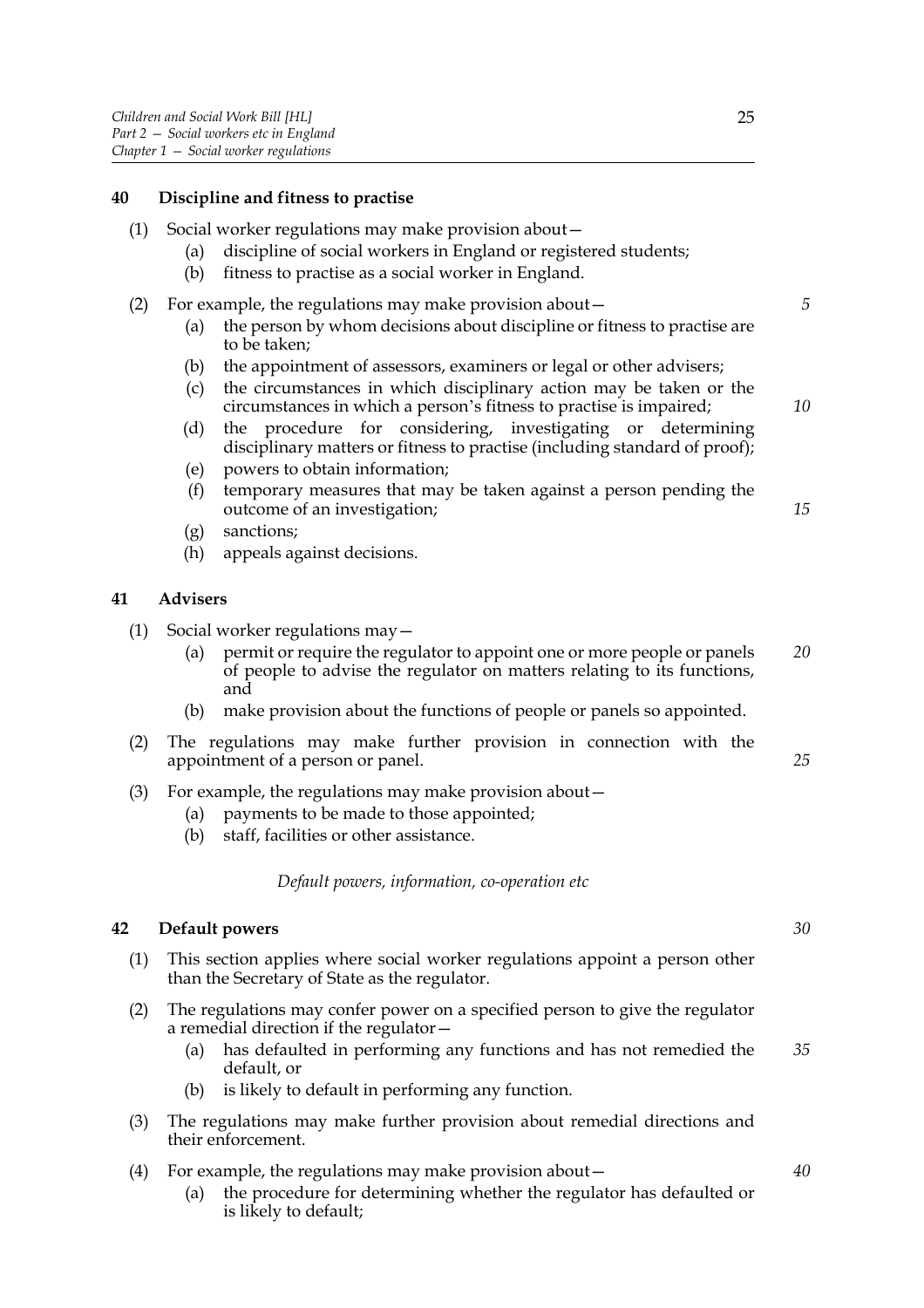- (b) the procedure for giving remedial directions;
- (c) the steps that the specified person may take if the regulator fails to comply with a remedial direction (which may include doing anything that the regulator can do);
- (d) the payment by the regulator of any expenses incurred by the specified person (including expenses incurred in making payments to anyone acting on the specified person's behalf). *5*

# **43 Publication and sharing of information**

Social worker regulations may include provision permitting or requiring the regulator to publish or disclose information.

*10*

# **44 Duty to co-operate**

Social worker regulations may impose duties on the regulator to co-operate with others in connection with the regulator's functions.

# **45 Transfer schemes**

- (1) Where social worker regulations appoint a new regulator, they may authorise the Secretary of State to make a scheme for the transfer of property, rights and liabilities from the old regulator to the new regulator or to another person (a "transfer scheme"). *15*
- (2) "The old regulator" means—
	- (a) in relation to the first exercise of the power to make social worker regulations appointing a regulator, the Health and Care Professions Council, and *20*
	- (b) in relation to any subsequent exercise of the power, the regulator previously appointed by social worker regulations or a person who holds property, rights and liabilities for the purposes of that regulator.
- (3) The regulations may provide that a transfer scheme may include provision—
	- (a) about the transfer of property, rights and liabilities that could not otherwise be transferred;
		- (b) about the transfer of property acquired, and rights and liabilities arising, after the making of the scheme.
- (4) The regulations may provide that a transfer scheme may make consequential, supplementary, incidental or transitional provision and may -
	- (a) create rights, or impose liabilities, in relation to property or rights transferred;
	- (b) make provision about the continuing effect of things done by the old regulator in respect of anything transferred; *35*
	- (c) make provision about the continuation of things (including legal proceedings) in the process of being done by, on behalf of or in relation to the old regulator in respect of anything transferred;
	- (d) make provision for references to the old regulator in an instrument or other document in respect of anything transferred to be treated as references to the transferee; *40*
	- (e) make provision for the shared ownership or use of property;
	- (f) if the TUPE regulations do not apply in relation to the transfer, make provision which is the same or similar.

*30*

*25*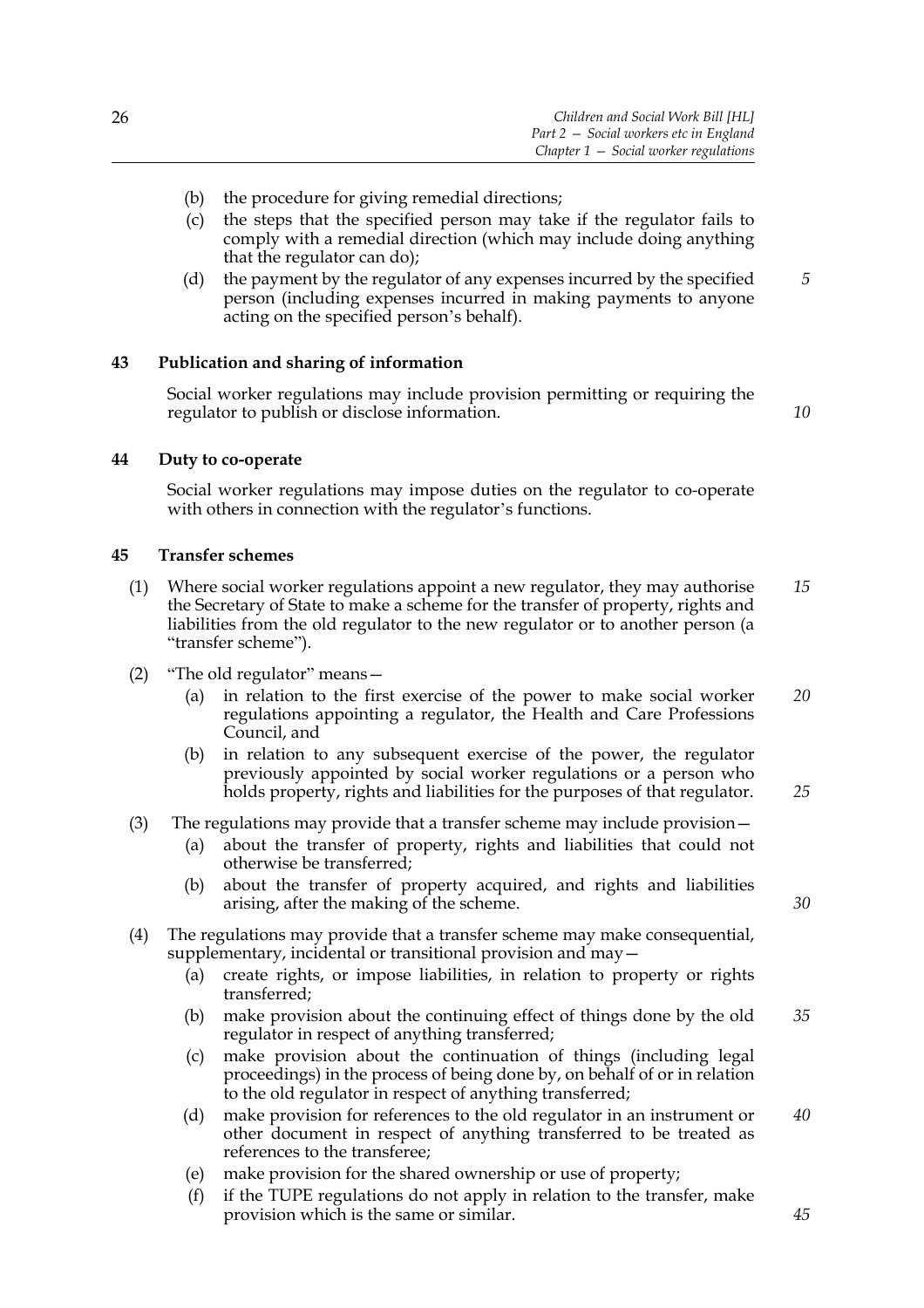- (5) In subsection (4)(f), "TUPE regulations" means the Transfer of Undertakings (Protection of Employment) Regulations 2006 (SI 2006/246).
- (6) In this section—
	- (a) references to rights and liabilities include rights and liabilities relating to a contract of employment;
	- (b) references to the transfer of property include the grant of a lease.

# *Fees and funding*

## **46 Fees**

- (1) Social worker regulations may confer power on the regulator to charge fees in connection with—
	- (a) registration or continued registration in a register mentioned in section 36;
	- (b) assessing whether a person meets a professional standard relating to proficiency as mentioned in section 38(2);
	- (c) accreditation or continued accreditation in accordance with a scheme mentioned in section 39. *15*
- (2) Where social worker regulations appoint a person other than the Secretary of State as the regulator, they must require the regulator to pay any fee income to the Secretary of State unless the Secretary of State directs otherwise.
- (3) The regulations may include provision about
	- (a) the setting of fees (including provision imposing constraints on how they are set);
	- (b) the collection and recovery of fees.
- (4) The regulations may authorise fees to be set at a level that exceeds the cost of the things in respect of which they are charged.
- (5) But the regulations must require whoever is setting the fees to do so with a view to ensuring that, so far as possible, the regulator's fee income does not exceed its expenses (taking one year with another).

# **47 Grants**

Social worker regulations may confer power on the Secretary of State to make grants to the regulator (in cases where the Secretary of State is not the regulator). *30*

#### *Supplementary content*

# **48 Offences**

- (1) The power to make social worker regulations may be used to create offences in connection with— *35*
	- (a) registration in a register mentioned in section 36;
	- (b) prohibitions or restrictions imposed under section 37 (restrictions on practice and protected titles);
	- (c) failing to comply with a requirement to provide documents or other information or to attend and give evidence under the regulations; *40*

*20*

*5*

*10*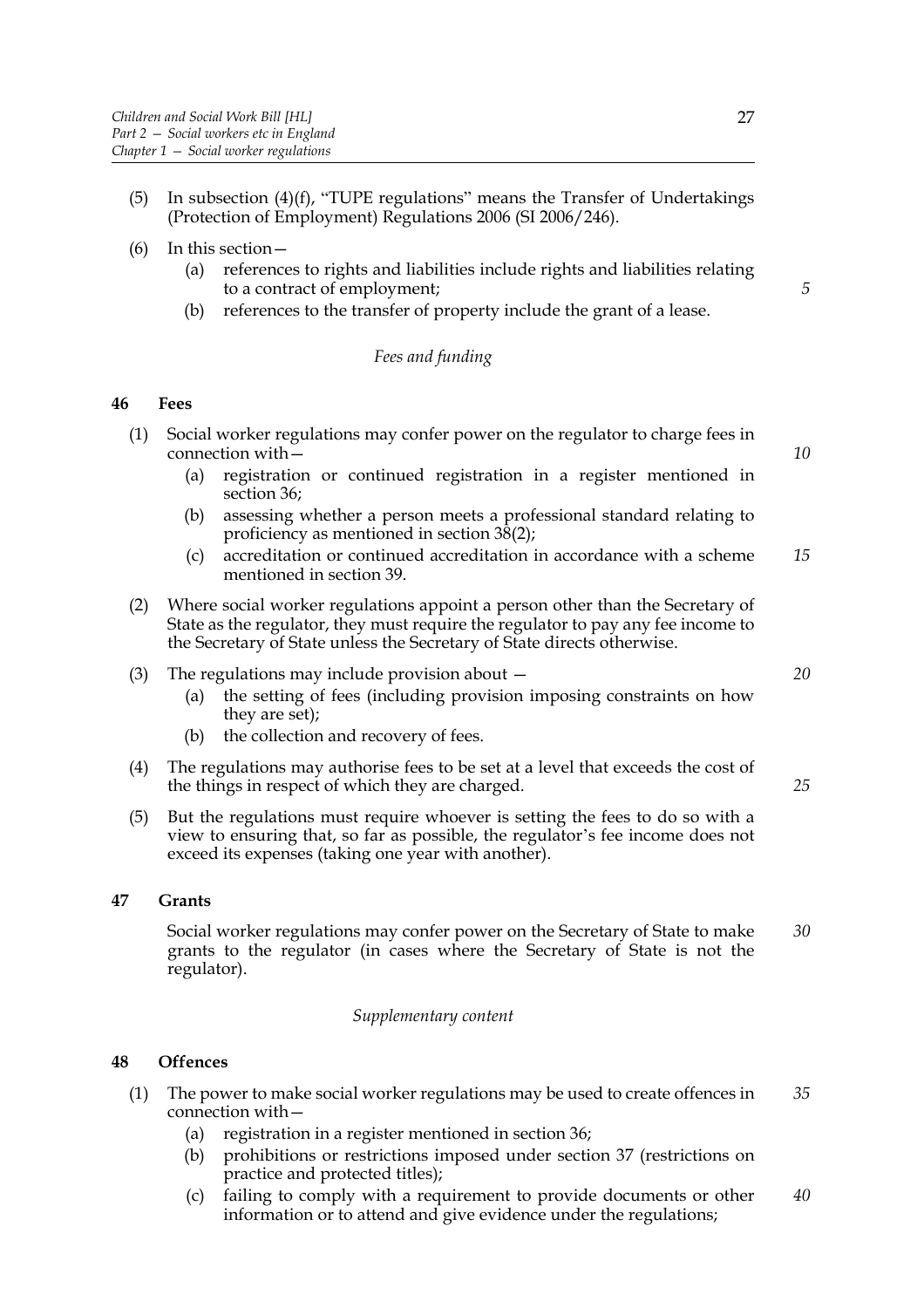- (d) providing false or misleading information or evidence in response to a requirement under the regulations.
- (2) If social worker regulations create an offence, the regulations—
	- (a) must provide for the offence to be triable summarily only, and
	- (b) may not provide for the offence to be punishable with imprisonment.

# **49 Conferral of functions and sub-delegation etc**

- (1) Social worker regulations may be used to confer functions on the regulator or a Minister of the Crown.
- (2) Social worker regulations may confer discretions on the regulator or a Minister of the Crown or make provision for the delegation of functions conferred by the regulations (including functions that involve exercising a discretion). *10*
- (3) Social worker regulations may confer powers to make, confirm or approve subordinate legislation.
- (4) The provision that may be made in social worker regulations by virtue of section 57 includes, in particular, provision amending, repealing or revoking any provision made by or under an Act or any other instrument or document (whenever passed or made). *15*

#### *Consultation*

# **50 Consultation about social worker regulations**

- (1) Before making social worker regulations the Secretary of State must carry out a public consultation. *20*
- (2) Where the Secretary of State lays a draft of an instrument containing social worker regulations before Parliament, it must be accompanied by a report by the Secretary of State about the consultation.

#### *Interpretation etc*

# **51 Repeal of existing powers to regulate social workers**

- (1) The Health Act 1999 is amended as follows.
- (2) In section 60 (regulation of health professions, social workers, other care workers etc)—
	- (a) in subsection (1), omit paragraphs (ba) and (bb);
	- (b) in subsection (2), in paragraphs (c) and (d), omit "(other than the social work profession in England)";
	- (c) omit subsection (2ZA);
	- (d) in subsection (2ZC), omit paragraph (o);
	- (e) after subsection (2ZE) insert—
		- "(2ZEA) In subsection (2ZC) "social work in England" means social work which is required in connection with any health, education or social services provided in England.";
	- (f) in the heading for ", social workers, other care" substitute "and social care".

*25*

*30*

*35*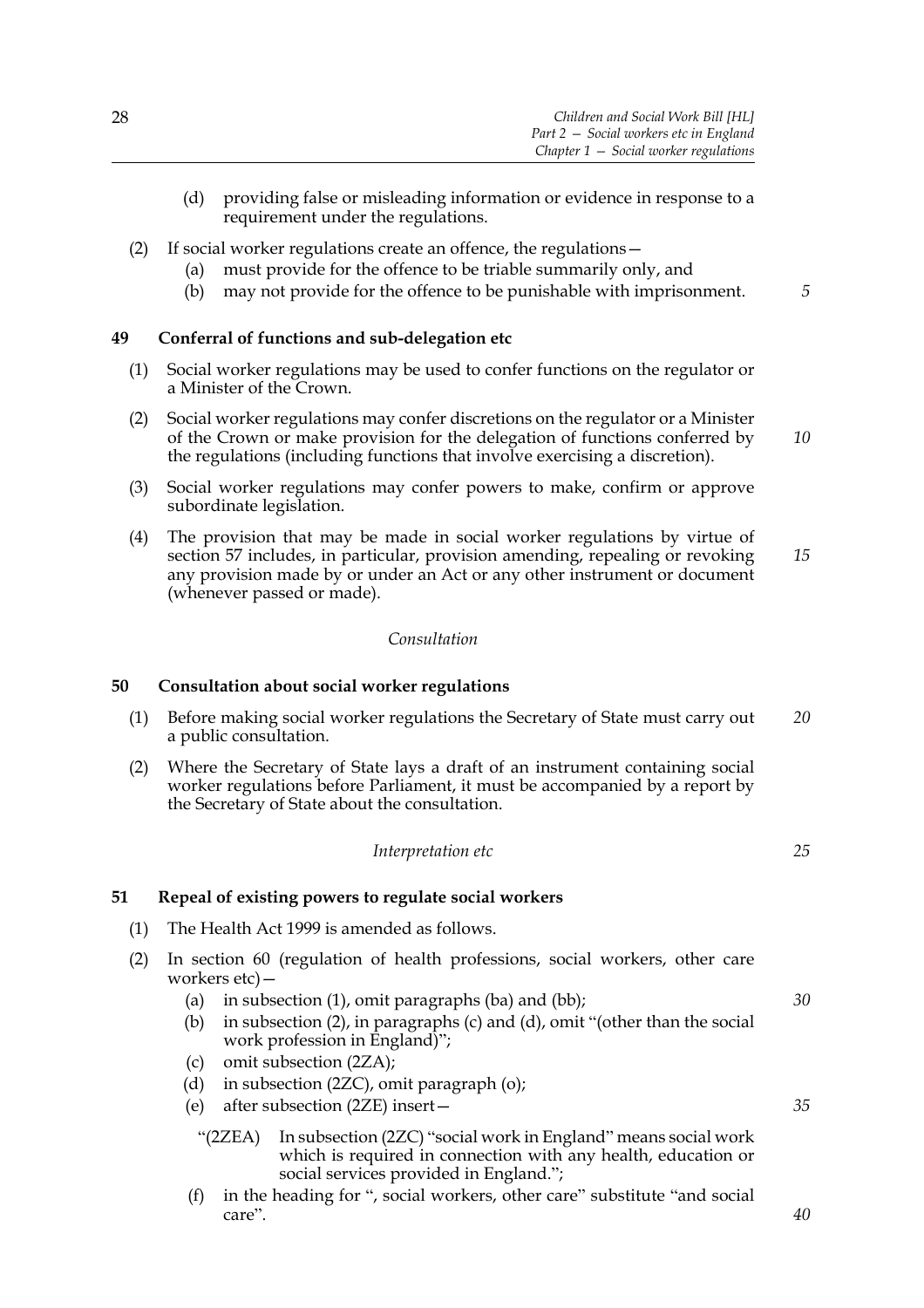- (3) In section 60A (standards of proof in fitness to practise proceedings)—
	- (a) in subsection (2A), omit paragraph (b);
	- (b) in subsection (3), omit "or the social work profession in England (within the meaning given in section 60(2ZA)".

#### **52 Interpretation of Chapter**

In this Chapter—

- "approved mental health professional" has the meaning given by section 114 of the Mental Health Act 1983;
- "Minister of the Crown" has the same meaning as in the Ministers of the Crown Act 1975;
- "register" means a register required to be kept by regulations under section 36 (and related expressions are to be read accordingly);
- "registered student" means a person registered as someone who is undertaking education or training in England to become a social worker;
- "the regulator" means the person appointed by social worker regulations under section 35;
- "social work in England" means social work which is required in connection with any health, education, or social services provided in England;
- "social worker in England" means a person who engages in social work in England.

#### **CHAPTER 2**

APPROVAL OF COURSES IN RELATION TO MENTAL HEALTH SOCIAL WORK

#### **53 Approval of courses for approved mental health professionals**

- (1) The Secretary of State may by regulations amend section 114ZA of the Mental Health Act 1983 (approval of courses for approved mental health professionals in England) for the purposes of—
	- (a) transferring the functions of the Health and Care Professions Council under that section to the regulator of social workers;
	- (b) giving the regulator of social workers power to charge fees for approving courses under that section.
- (2) The regulations may include provision in connection with the approval of courses or charging of fees by the regulator under that section.
- (3) For example, the regulations  $\text{may}$ 
	- (a) authorise the regulator to arrange for another person to exercise functions on the regulator's behalf;
	- (b) make provision about the setting of criteria for the approval or continued approval of courses;
	- (c) make provision about the procedure for approval or renewal of approval; *40*
	- (d) make provision about duties to provide information.
- (4) If the regulations give the regulator power to charge fees, section 46(2) and (3) apply to the regulations as they apply to social worker regulations.

*10*

*5*

*15*

*20*

*30*

*25*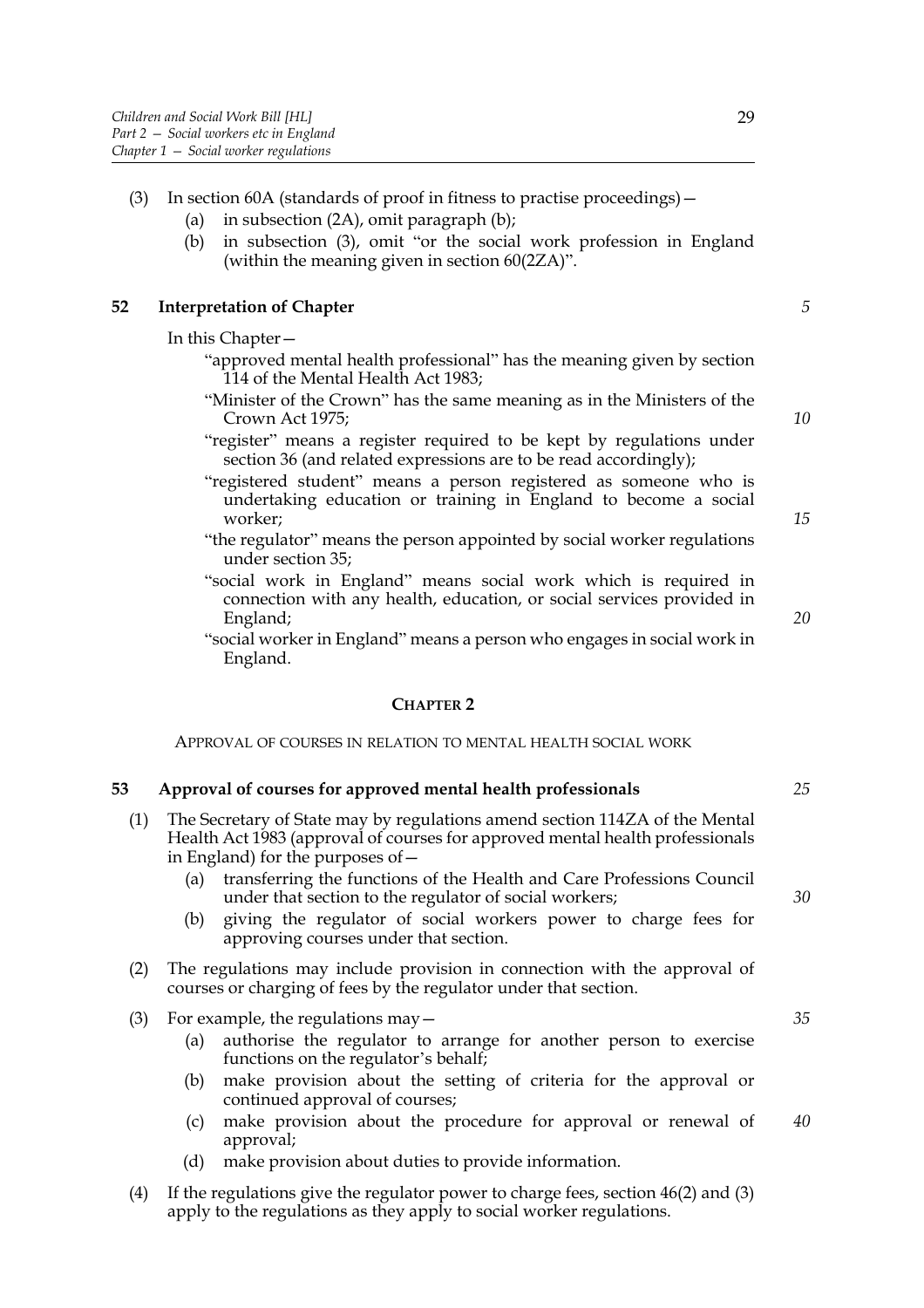- (5) The provision that may be made in regulations under this section by virtue of section 57 includes, in particular, provision amending, repealing or revoking any provision made by or under an Act passed before this Act or in the same Session.
- (6) In this section "the regulator of social workers" means the person appointed by social worker regulations under section 35. *5*
- (7) Regulations under this section are subject to the affirmative resolution procedure.

# **54 Approval of courses for best interests assessors**

- (1) Paragraph 130 of Schedule A1 to the Mental Capacity Act 2005 (assessments in connection with deprivation of liberty: regulations about selection, and eligibility, of persons to carry out assessments) is amended as follows. *10*
- (2) After sub-paragraph (2) insert—

"(2A) In relation to England—

- (a) the provision that the regulations may make in relation to a person's training in connection with best interests assessments includes provision for particular training to be specified by the regulator of social workers or the Secretary of State otherwise than in the regulations; *15*
- (b) the provision that the regulations may make in relation to a person's training in connection with other assessments includes provision for particular training to be specified by the Secretary of State otherwise than in the regulations. *20*

*30*

- (2B) The regulations may give the regulator of social workers power to charge fees for specifying any training as mentioned in subparagraph (2A)(a). *25*
- (2C) If the regulations give the regulator of social workers power to charge fees, section  $\overline{46(2)}$  and  $\overline{(3)}$  of the Children and Social Work Act 2016 apply to the regulations as they apply to social worker regulations.
- (2D) In sub-paragraphs (2A) to (2C) "the regulator of social workers" means the person appointed by social worker regulations under section 35 of the Children and Social Work Act 2016."
- (3) In sub-paragraph  $(3)$  -
	- (a) at the beginning insert "In relation to Wales";
	- (b) for "the appropriate authority" substitute "the Welsh Ministers".
- (4) Omit sub-paragraph (4).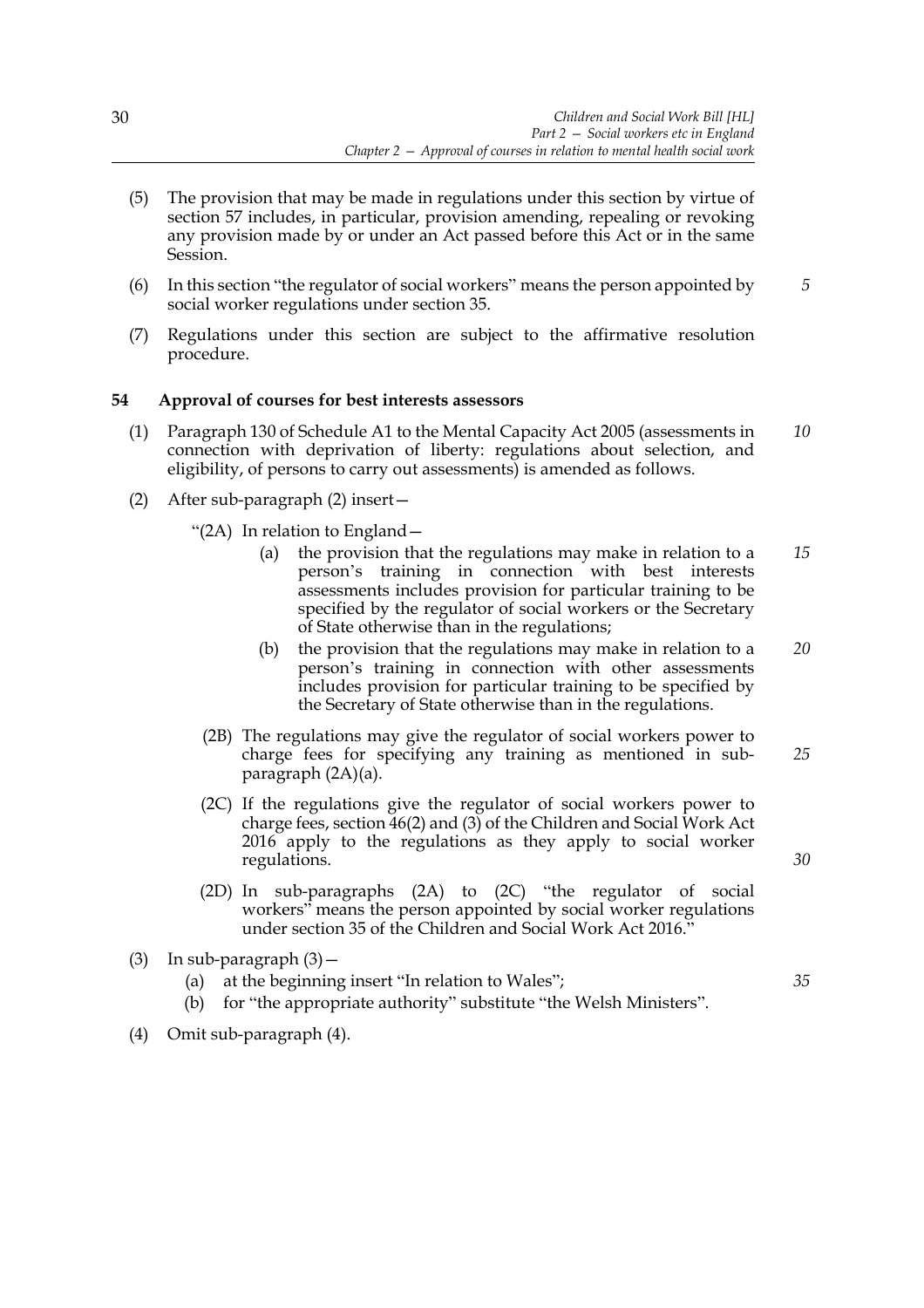# **PART 3**

#### **GENERAL**

### **55 Power to make transitional provision**

The Secretary of State may by regulations make transitional, transitory or saving provision in connection with the coming into force of any provision of this Act.

#### **56 Power to make consequential provision**

- (1) The Secretary of State may by regulations make provision that is consequential on any provision made by this Act.
- (2) Regulations under this section may amend, repeal or revoke any provision made by or under an Act passed before this Act or in the same Session. *10*
- (3) Regulations under this section that repeal or amend a provision of an Act are subject to the affirmative resolution procedure.
- (4) Any other regulations under this section are subject to the negative resolution procedure.

# **57 Regulations: general**

- (1) Regulations under this Act are to be made by statutory instrument.
- (2) Regulations under this Act may make—
	- (a) consequential, supplementary, incidental, transitional or saving provision;
	- (b) different provision for different purposes.
- (3) This section does not apply to regulations under section 60.

#### **58 Affirmative and negative resolution procedures**

- (1) Where regulations under this Act are subject to "the negative resolution procedure" the statutory instrument containing the regulations is subject to annulment in pursuance of a resolution of either House of Parliament. *25*
- (2) Where regulations under this Act are subject to "the affirmative resolution procedure" the regulations may not be made unless a draft of the statutory instrument containing them has been laid before Parliament and approved by a resolution of each House of Parliament.
- (3) Any provision that may be included in an instrument under this Act subject to the negative resolution procedure may be made by regulations subject to the affirmative resolution procedure.

#### **59 Extent**

- (1) Any amendment or repeal made by this Act has the same extent as the enactment amended or repealed. *35*
- (2) Subject to that, the preceding provisions of this Act extend to England and Wales only.

*5*

*15*

*20*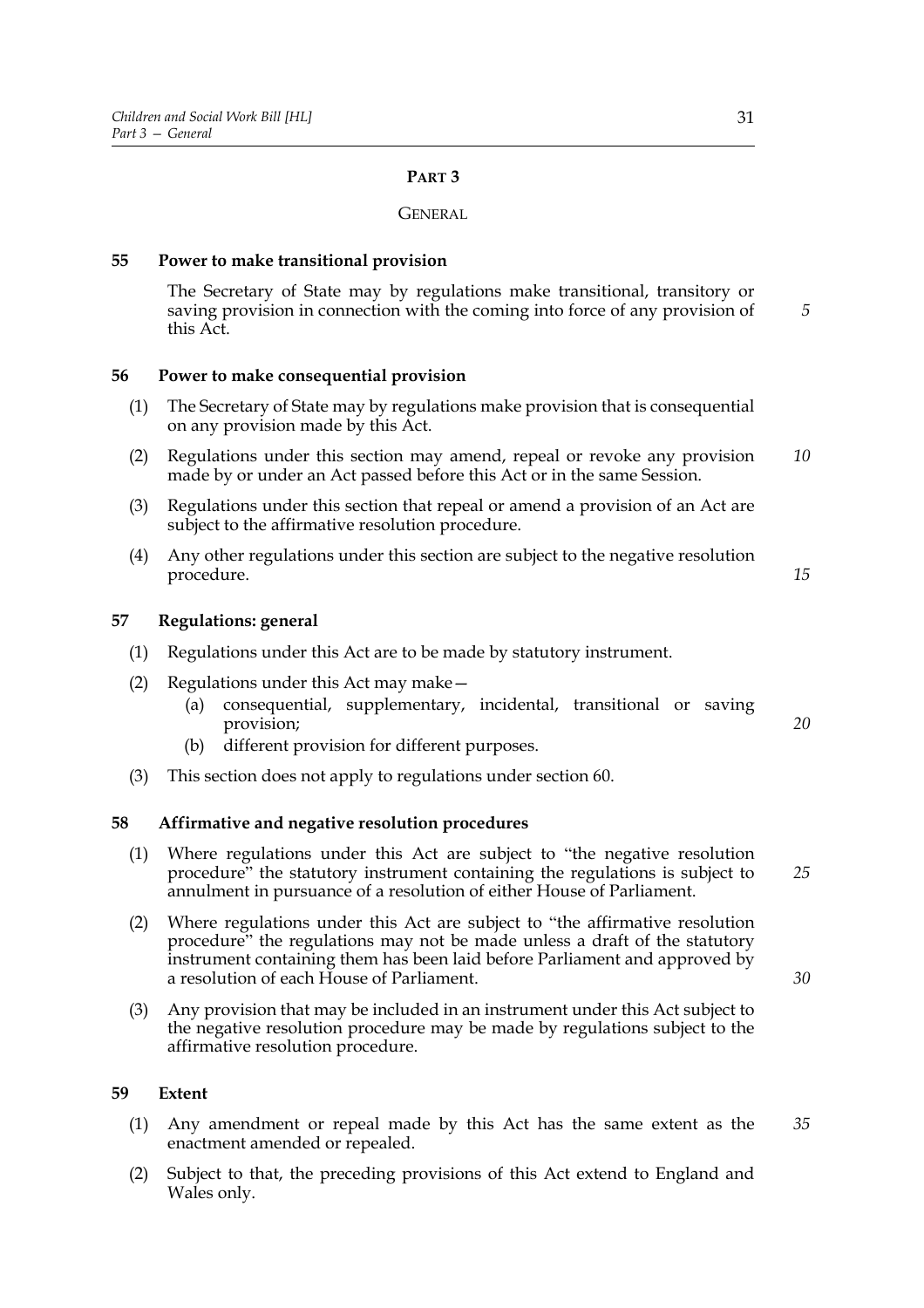*5*

# **60 Commencement**

- (1) This Part comes into force on the day on which this Act is passed.
- (2) The other provisions of this Act come into force on such day as the Secretary of State may by regulations made by statutory instrument appoint.
- (3) Different days may be appointed for different purposes.

# **61 Short title**

This Act may be cited as the Children and Social Work Act 2016.